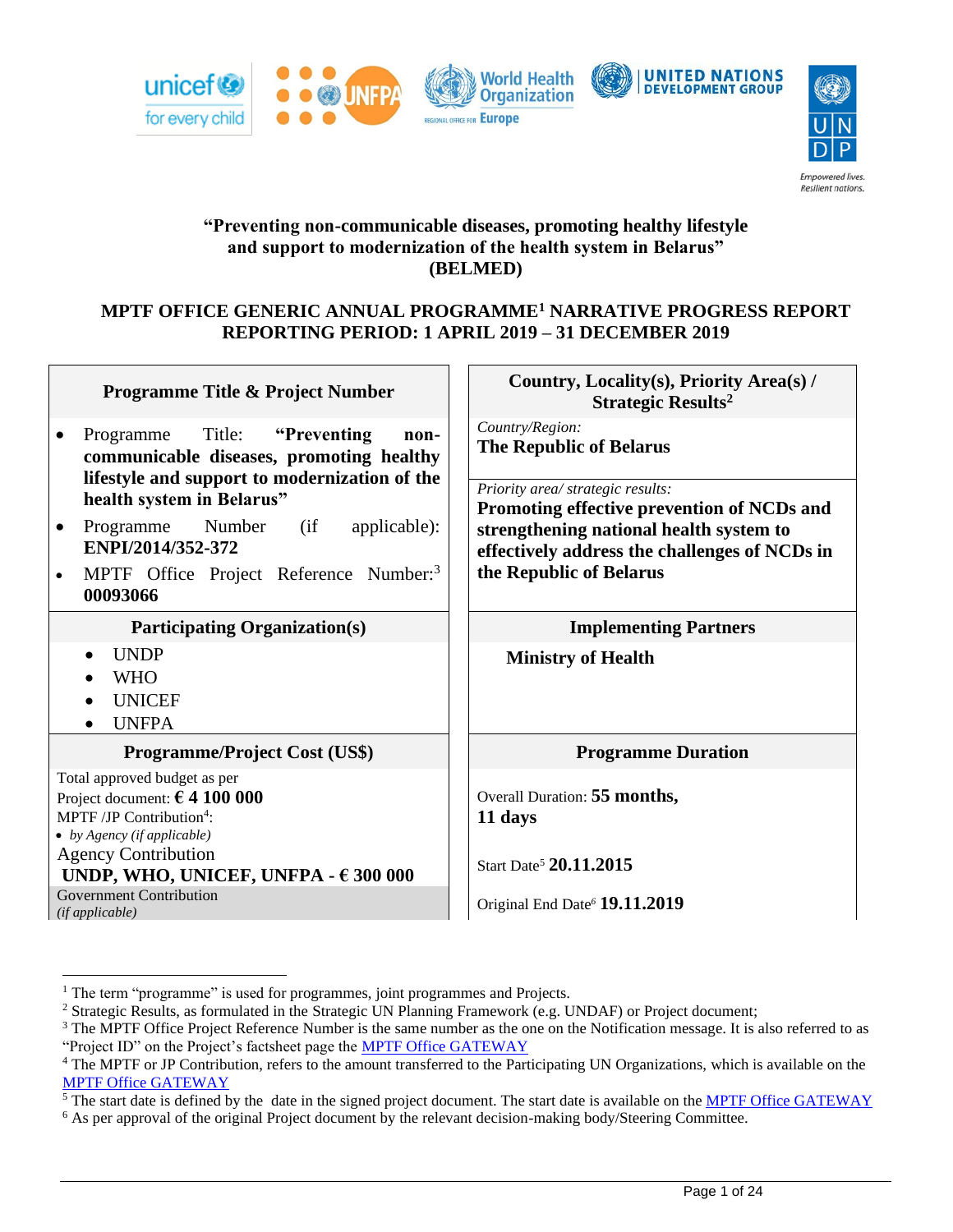#### Other Contributions (donors) • **European Union –**  $\in$  **6 3** 800 000  $\mid$  Current End date<sup>7</sup> 30.06.2020 **TOTAL: € 4 100 000 Programme Assessment/Review/Mid-Term Eval.** Report Submitted By Assessment/Review - if applicable *please attach*  $\Box$  Yes  $\Box$  No Date: *dd.mm.yyyy* Mid-Term Evaluation Report *– if applicable please attach*  $\blacksquare$  Yes  $\blacksquare$  No Date: 27.04.2018 o Name: o Title: o Email address:

 $<sup>7</sup>$  If there has been an extension, then the revised, approved end date should be reflected here. If there has been no extension</sup> approved, then the current end date is the same as the original end date. The end date is the same as the operational closure date which is when all activities for which a Participating Organization is responsible under an approved MPTF / JP have been completed. As per the MOU, agencies are to notify the MPTF Office when a programme completes its operational activities.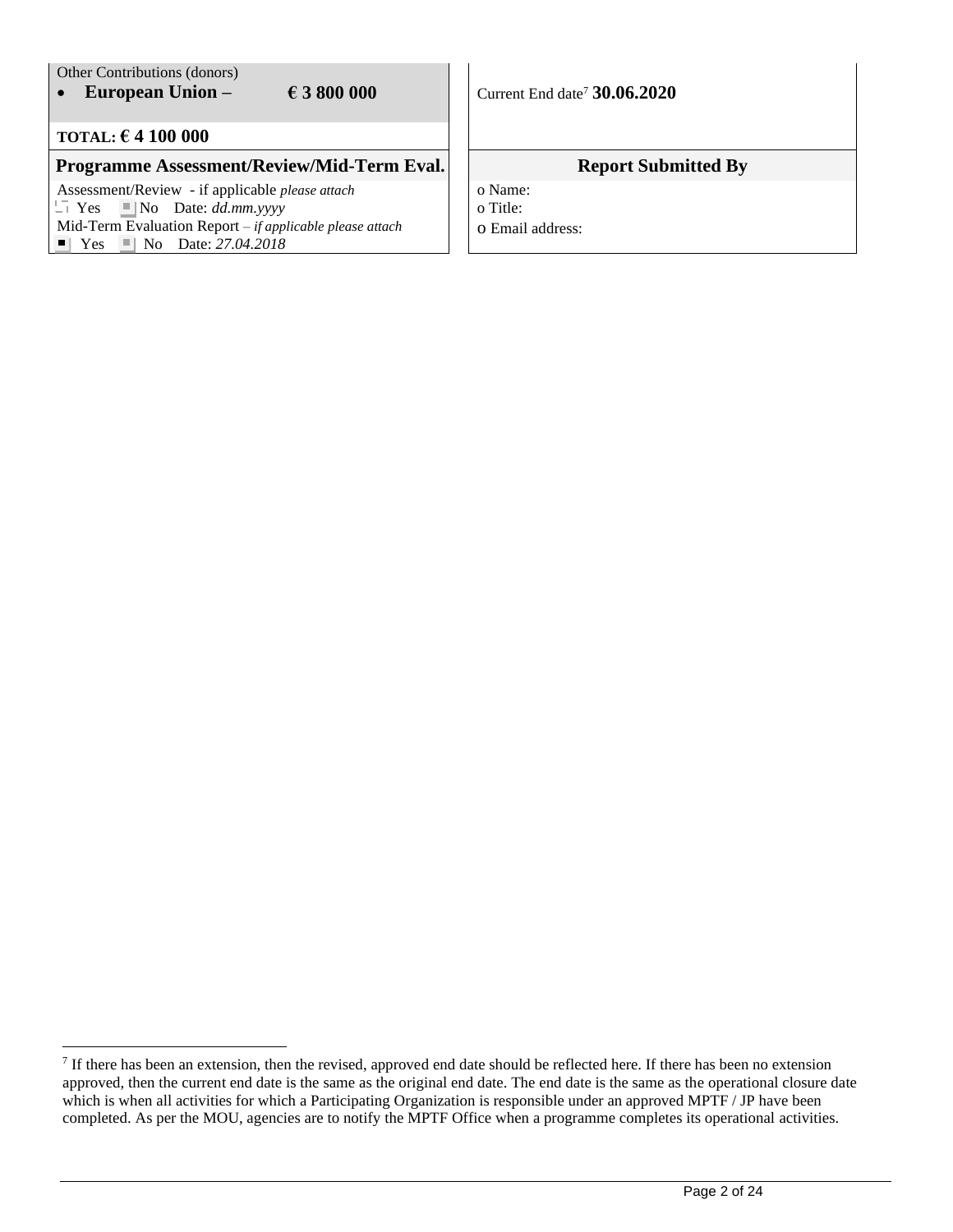# **LIST OF ABBREVIATIONS**

| EU                                            | European Union                                                                                                                                          |
|-----------------------------------------------|---------------------------------------------------------------------------------------------------------------------------------------------------------|
| <b>IARC</b>                                   | International Agency for Research on Cancer                                                                                                             |
| <b>UNDP</b>                                   | <b>United Nations Development Programme</b>                                                                                                             |
| <b>WHO</b>                                    | World Health Organization                                                                                                                               |
| <b>UNICEF</b>                                 | United Nations Children's Fund                                                                                                                          |
| <b>UNFPA</b>                                  | United Nations Population Fund                                                                                                                          |
| MoH                                           | Ministry of Health of the Republic of Belarus                                                                                                           |
| <b>MoE</b>                                    | Ministry of Economy of the Republic of Belarus                                                                                                          |
| MoEd                                          | Ministry of Education of the Republic of Belarus                                                                                                        |
| <b>MoES</b>                                   | Ministry of Emergency Situations of the Republic of Belarus                                                                                             |
| MoI                                           | Ministry of the Interior of the Republic of Belarus                                                                                                     |
| <b>Belstat</b>                                | National Statistical Committee of the Republic of Belarus                                                                                               |
| Centre of<br>Traumatology and<br>Orthopaedics | State institution "Republican Scientific and Practical Centre of Traumatology and<br>Orthopaedics" of the Ministry of Health of the Republic of Belarus |
| <b>Alexandrov Centre</b>                      | "Republican Scientific Practical Centre of Oncology and Medical Radiology<br>named after N.N. Alexandrov"                                               |
| <b>RSPC MT</b>                                | Belarusian Republican Scientific and Practical Centre for Medical Technologies,<br>Informatization, Administration and Management of Health             |
| "Mother and<br>Child" Centre                  | State institution "Republican Scientific and Practical Centre "Mother and Child"                                                                        |
| <b>BelMAPE</b>                                | State Educational Establishment "Belarusian Medical Academy of Postgraduate"<br>Education"                                                              |
| <b>NGOs</b>                                   | Non-governmental organizations                                                                                                                          |
| ECI                                           | Early childhood intervention                                                                                                                            |
| <b>PSC</b>                                    | <b>Project Steering Committee</b>                                                                                                                       |
| <b>NPC</b>                                    | <b>National Project Coordinator</b>                                                                                                                     |
| <b>PMU</b>                                    | Project Management Unit                                                                                                                                 |
| PHC                                           | Primary health care                                                                                                                                     |
| <b>NCD</b>                                    | Non-communicable diseases                                                                                                                               |
| <b>YFHC</b>                                   | Youth friendly health center                                                                                                                            |
| <b>MCP</b>                                    | <b>Model Centers for Parents</b>                                                                                                                        |
| <b>HLS</b>                                    | Healthy lifestyle                                                                                                                                       |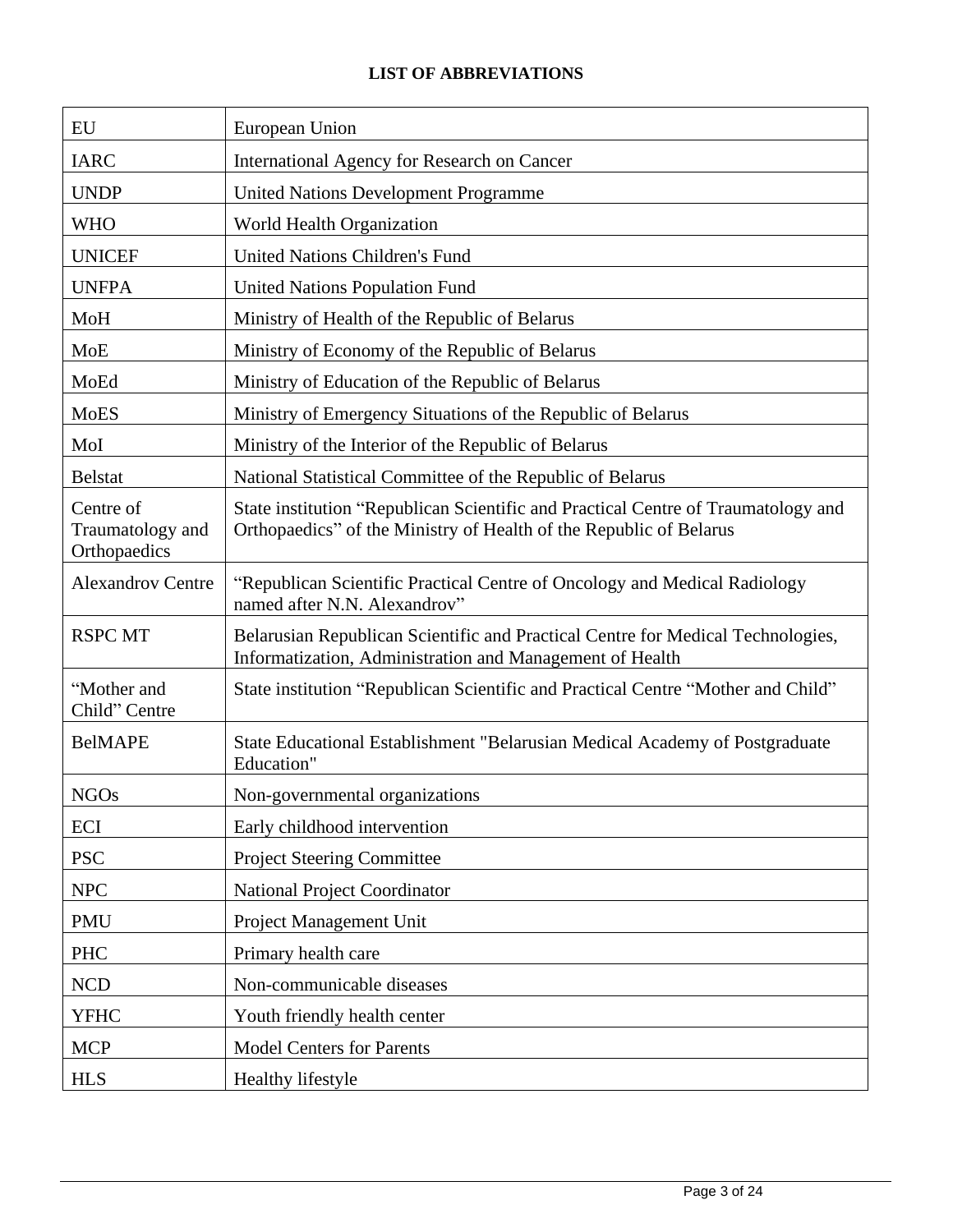#### **NARRATIVE REPORT FORMAT**

#### **EXECUTIVE SUMMARY**

This Consolidated Report on implementation of the Joint Programme "Preventing non-communicable diseases, promoting healthy lifestyle and support to modernization of the health system in Belarus" (BELMED) covers the period from 1 April 2019 to 31 December 2019. This report is developed in compliance with the reporting requirements set out in the Standard Administrative Arrangement (SAA) concluded between the Administrative Agent (UNDP MPTF Office) and the Contributor. In accordance with the Memorandum of Understanding, signed between Participating UN Organizations and UNDP, the Report is consolidated based on information, data and financial statements submitted by Participating Organizations. The report provides a comprehensive overview of achievements and challenges associated with the Joint Programme, in accordance with set objectives and results.

In September 2019 the Addendum #2 to the Contribution Agreement №. ENPI/2014/352-372 was signed by the EU and MPTF. According to this Agreement the implementation period of the JP was extended till 30 June 2020.

Most of BELMED Project activities contribute to the State Programme "People's health and demographic security of the Republic of Belarus for 2016-2020", which has been approved by the Council of Ministers of the Republic of Belarus on 14 March 2016. In particular, BELMED contributes to the implementation of its two subprograms "Prevention and control of NCD" and "Family and Childhood." <http://www.government.by/ru/solutions/2431>

For the first time in Belarus the National Information Strategy on healthy lifestyle was developed, approved by the Ministry of Health and launched. The main goal of the National Information Strategy is formation of the information field of the country to assist the achievement of indicators of the State Program.

Within the Local initiatives component of BELMED, the Project was fostering creation of partnerships of local authorities and communities, civil society, public and private organizations for discussing, designing, submitting and, if selected, implementing initiatives for promotion of healthy lifestyles (HLS) at the local level. Three Contests of initiatives were completed in all regions of the republic. Thereby cumulative number of local initiatives which are supported for implementation is 25 (88% out of them are implemented by NGOs). Total amount of all initiatives is around  $\epsilon$  800,000. The results of completed initiatives showed the relevance and high demand for addressing healthy lifestyle issues, sustainability, as well as revealed readiness to collaborate and consolidate efforts at the local level for addressing the problems related to strengthening public health.

#### **I. Purpose**

#### **The main Project's goal:**

Promoting effective prevention of NCD and strengthening national health system to effectively address the challenges of NCD in the Republic of Belarus.

#### **The main Project's objectives:**

• **Objective 1:** Promoting healthy lifestyles and prevention of non-communicable diseases, aimed at reducing the impact of the most significant risk factors for non-communicable diseases – excessive alcohol consumption, smoking, unhealthy diet and low levels of physical activity.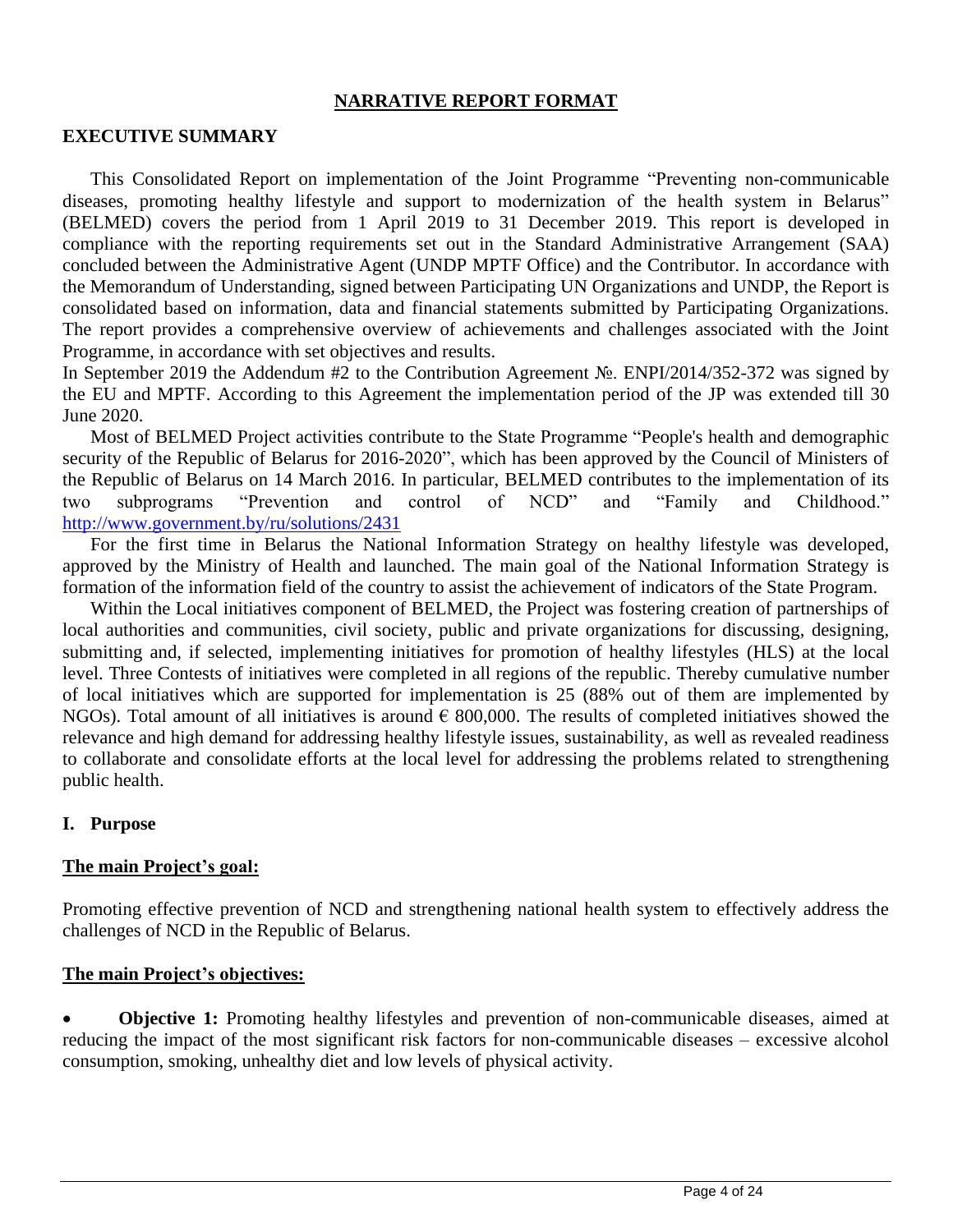$\triangleright$  Activity 1.1. Develop a national strategy for a healthy lifestyle promotion and NCD prevention, aimed at reducing the impact of the most significant risk factors for NCD – smoking, alcohol consumption, unhealthy diet and low levels of physical activity, with participation of NGOs and international agencies.

➢ Activity 1.2. Development and implementation the National information strategy on healthy lifestyle.

➢ Activity 1.3. Monitoring and evaluation of the situation, creation of the evidence base for informed decision-making in the field of prevention of non-communicable diseases.

• **Objective 2:** Development of initiatives for promotion of healthy lifestyles at the local level.

➢ Activity 2.1. Organization of the call for proposals for civil society organizations, local initiatives and local authorities aimed at promoting healthy lifestyles and implementation of the selected initiatives.

**Objective 3:** Preparation and implementation of pilot screening programs for breast cancer at the regional level in order to implement population-based screening of the disease throughout the Republic of Belarus.

➢ Activity 3.1. Establishment of an autonomous programme management team (PMT) to ensure coordination, development and implementation of the breast cancer screening programme.

➢ Activity 3.2. Training for PMT members and medical personnel.

➢ Activity 3.3. Development of the comprehensive plan and respective informational materials for the pilot programs.

- $\triangleright$  Activity 3.4. Conducting the feasibility research and publication of results.
- ➢ Activity 3.5. Improvement of the process of breast cancer screening.
- ➢ Activity 3.6. Implementation of the pilot breast screening program.
- ➢ Activity 3.7. Development, introduction and adapting the register for breast cancer screening.

• **Objective 4:** Improvement of the system of child disease and injuries prevention.

➢ Activity 4.1. Strengthening national capacity on child injuries prevention, including monitoring and analysis of the efficiency and effectiveness of preventive measures.

➢ Activity 4.2. Improvement of knowledge and skills of teenagers on safe behavior, of young parents and the public on child injury prevention.

➢ Activity 4.3. Expansion of access of adolescents to friendly services for prevention of risky behavior and injuries.

• **Objective 5:** Strengthening of the system of mother and child medical care.

 $\triangleright$  Activity 5.1. Improvement of monitoring and evaluation of the quality of medical services in the field of maternal and child health.

➢ Activity 5.2. Improvement of quality of health services in the area of reproductive health and mother and child health.

➢ Activity 5.3. Capacity of primary health care in the provision of services to families with children under 3 years old is strengthened.

**Objective 6:** Support to modernization of the health system with particular focus on primary health care in Belarus.

➢ Activity 6.1. Providing policy guidance aimed at strengthening health system with particular focus on primary health care in Belarus.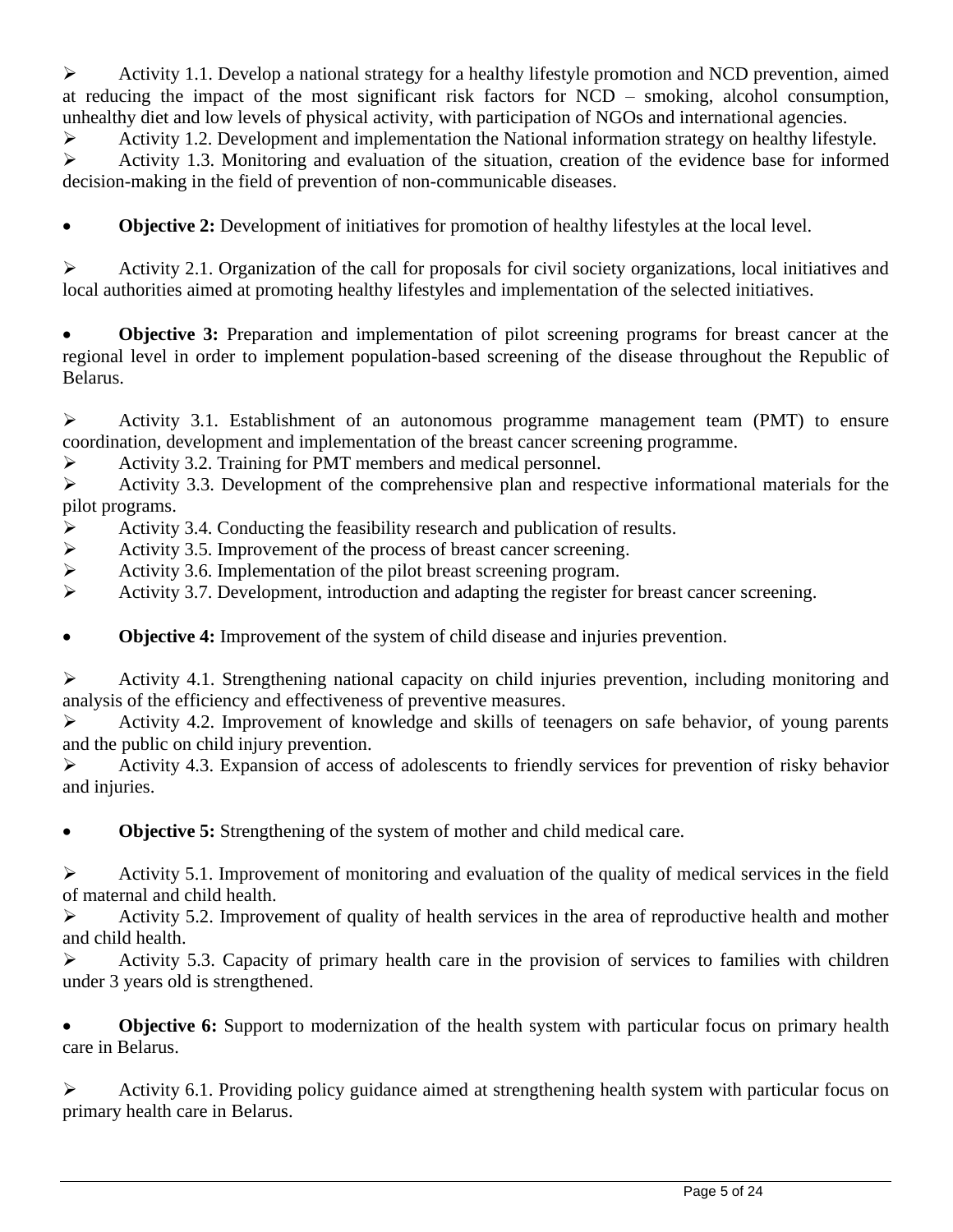- Activity 6.2. Enhancing better coordination of health providers and continuity of care.<br>Activity 6.3. Developing incentive schemes for health practitioners.
- ➢ Activity 6.3. Developing incentive schemes for health practitioners.

➢ Activity 6.4. Strengthening clinical competencies of primary health care practitioners and standardization of practice related to prevention, control and treatment of NCD.

- **Objective 7:** Effective Project management.
- $\triangleright$  Activity 7.1. The initial stage.
- ➢ Activity 7.2. Monitoring and evaluation of the Project.
- ➢ Activity 7.3. Project management and Project management group activities.

# **The main Project's expected outcomes (UNDAF 2011-2015):**

- People, especially vulnerable groups, are better protected from the risks detrimental to their health;
- National health system strengthened with the aim of providing quality health care services;
- A larger percentage of the population adopts a healthy lifestyle.

# **II. Results**

**Objective 1: Promoting healthy lifestyles and prevention of non-communicable diseases, aimed at reducing the impact of the most significant risk factors for non-communicable diseases (excessive alcohol consumption, smoking, unhealthy diet and low levels of physical activity)**

This Project Objective #1 is led by the WHO and UNICEF.

*Activity 1.1. Develop a national strategy for healthy lifestyle promotion and NCD prevention, aimed at reducing the impact of the most significant risk factors for NCDs – smoking, alcohol consumption, unhealthy diet and low levels of physical activity, with participation of NGOs and international agencies. Activity 1.2. Development and implementation the National information strategy on healthy lifestyle.*

The developed National Information Strategy on healthy lifestyle was approved by the Ministry of Health. Within implementation and introduction of the Strategy in order to promote HLS and prevent NCD, the Healthy Lifestyle Marathon #SAD was held in August 2019 in Minsk. More than 2500 participants aged 15- 45 took part in the different sports events and activities that were organized in and out of sports institution "Freestyle Center". Anyone could try for free more than 60 different kinds of sports and HLS activities as well as get medical testing and advice. Many activities were adjusted for the needs of people with disabilities. Each week's event within #SAD had a specific focus on addressing the needs of different target groups such as outdoor activities for families with children, specialized classes for pregnant women. Also, two TV videos have been developed on the prevention of smoking and the promotion of physical activity and will be demonstrated on the national and local TV channels. The marathon received wide media coverage on the most popular TV, print and online media:

<https://news.tut.by/go/647146.html>

[http://www.ecopress.by/ru/site\\_news/40/detail/5633/back.html](http://www.ecopress.by/ru/site_news/40/detail/5633/back.html)

[https://www.belta.by/society/view/junisef-sovmestno-s-minzdravom-provodit-blagotvoritelnyj-marafon](https://www.belta.by/society/view/junisef-sovmestno-s-minzdravom-provodit-blagotvoritelnyj-marafon-zdorovogo-obraza-zhizni-356514-2019/)[zdorovogo-obraza-zhizni-356514-2019/](https://www.belta.by/society/view/junisef-sovmestno-s-minzdravom-provodit-blagotvoritelnyj-marafon-zdorovogo-obraza-zhizni-356514-2019/)

[http://mst.by/ru/actual-ru/view/v-tsentr-fristajl-za-zdorovjem-foto-17004-](http://mst.by/ru/actual-ru/view/v-tsentr-fristajl-za-zdorovjem-foto-17004-2019/?fbclid=IwAR0k7CMsMeDoKmwupXWairMEj3hq-zAN4HUyBYlt8n-vlhrh7_i8SugthV0)

[2019/?fbclid=IwAR0k7CMsMeDoKmwupXWairMEj3hq-zAN4HUyBYlt8n-vlhrh7\\_i8SugthV0](http://mst.by/ru/actual-ru/view/v-tsentr-fristajl-za-zdorovjem-foto-17004-2019/?fbclid=IwAR0k7CMsMeDoKmwupXWairMEj3hq-zAN4HUyBYlt8n-vlhrh7_i8SugthV0)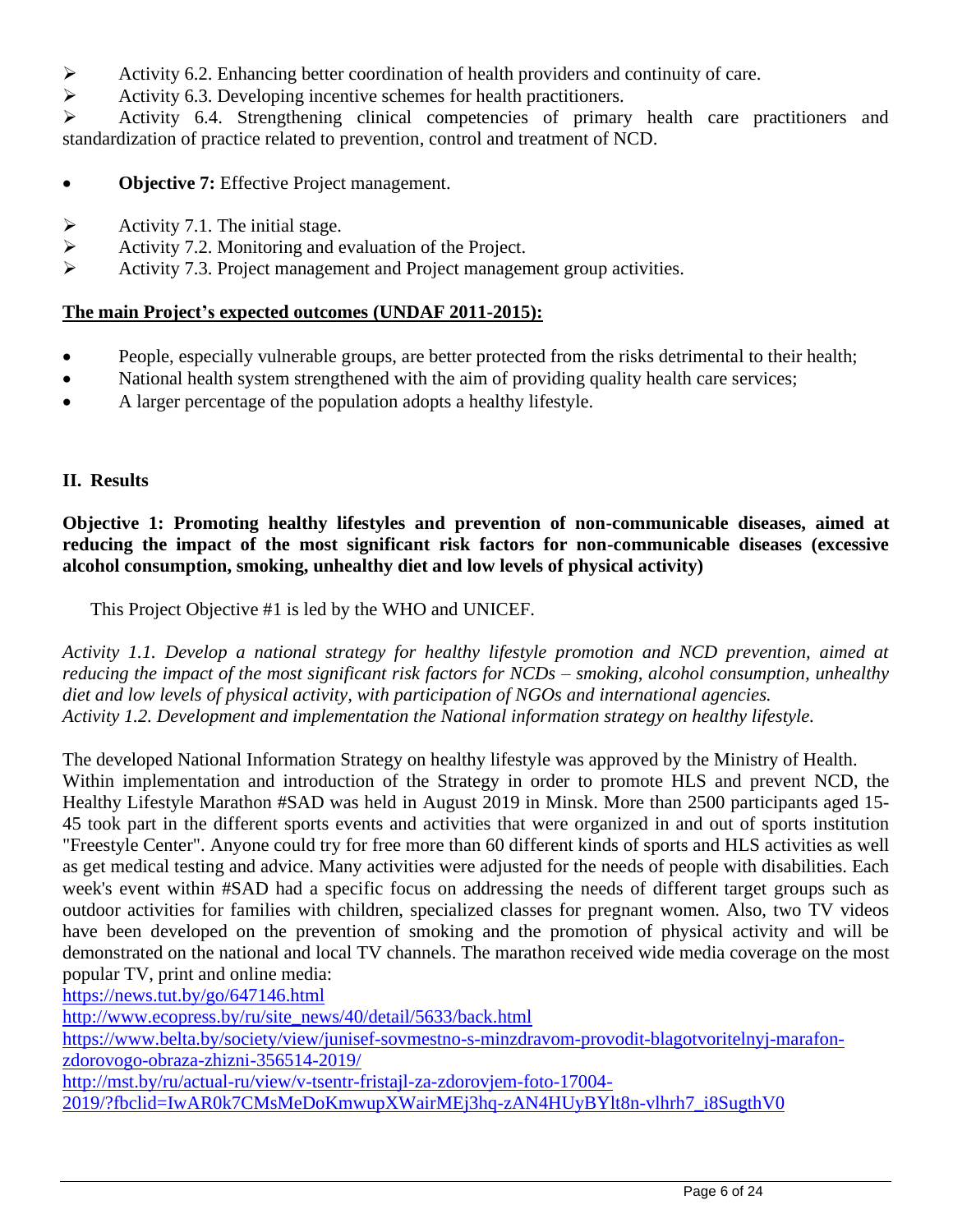*Activity 1.3. Monitoring and evaluation of the situation, creation of the evidence base for informed decisionmaking in the field of prevention of non-communicable diseases.*

In order to monitor and evaluate of risk factors of major NCD in adults in Belarus and create of the evidence base for informed decision-making in the field of NCD prevention, upon request of the Ministry of Health preparatory work has been started for implementing second STEPS survey in early 2020.

*Source of verification for Objective 1:*

- *The National Information Strategy on healthy lifestyle;*

- *The media publications;*

# **Objective 2: Development of initiatives for promotion of healthy lifestyles at the local level**

This Project Objective #2 is led by the UNDP.

*Activity 2.1. Organization of the call for proposals for civil society organizations, local initiatives and local authorities aimed at promoting a healthy lifestyles and implementation of the selected initiatives.*

The Objective is targeted at encouraging and supporting effective partnerships and joint actions of public organizations, NGOs and private sector, local authorities and healthcare institutions in promotion of HLS at the local level. To achieve this goal UNDP is using the Grant facility mechanism, which has proved its viability and success within other development Projects implemented by UNDP. The mechanism assumes distribution of funds to finance selected local initiatives, which respond to certain criteria.

Three Contests "Be Healthy!" were conducted in all regions of Belarus. BELMED Project supported 25 best initiatives with total amount of the EU funding around EUR 800.000. 88% of the winner-organizations are NGOs, which indicates high level of commitment of civil society towards implementation of the activities aimed at strengthening public health and promoting HLS at the local level.

The following initiatives were successfully completed in the reporting period:

• Initiative "A Habit to Be Healthy " of Babrujsk city branch of Republican public association "Mothers" Against Drugs" (winner of the Contest I) aims to reduce the factors triggering substance abuse by adolescents and young people by promoting their commitment to HLS and improving the quality of prevention activities in Babrujsk. 64 classes according to the Swedish BELLANET methodology were conducted, which were attended by 116 girls aged 14-17 (students of Babrujsk schools) in order to motivate them to take informed decisions and adopt HLS.

<http://narkotiki.by/novosti-razdela-privychka-byt-zdorovym/vstrechi-dlya-nastoyashchikh-ledi.html> [http://narkotiki.by/novosti-razdela-privychka-byt-zdorovym/kak-devushke-stat-bolee-uverennoj-v](http://narkotiki.by/novosti-razdela-privychka-byt-zdorovym/kak-devushke-stat-bolee-uverennoj-v-sebye.html)[sebye.html](http://narkotiki.by/novosti-razdela-privychka-byt-zdorovym/kak-devushke-stat-bolee-uverennoj-v-sebye.html)

85 master classes on various topics were conducted at the established Creative Workshop. The master classes were attended by 1240 young people from Babrujsk. The participants discovered their talents, learned how to relax through art, and how to interact in a group.

<https://vk.com/club147290296> (369 participants)

During the implementation of the initiative, the trainers and volunteers conducted 136 training courses on developing drug refusal skills; the initiative reached out to 2061 young people from Babrujsk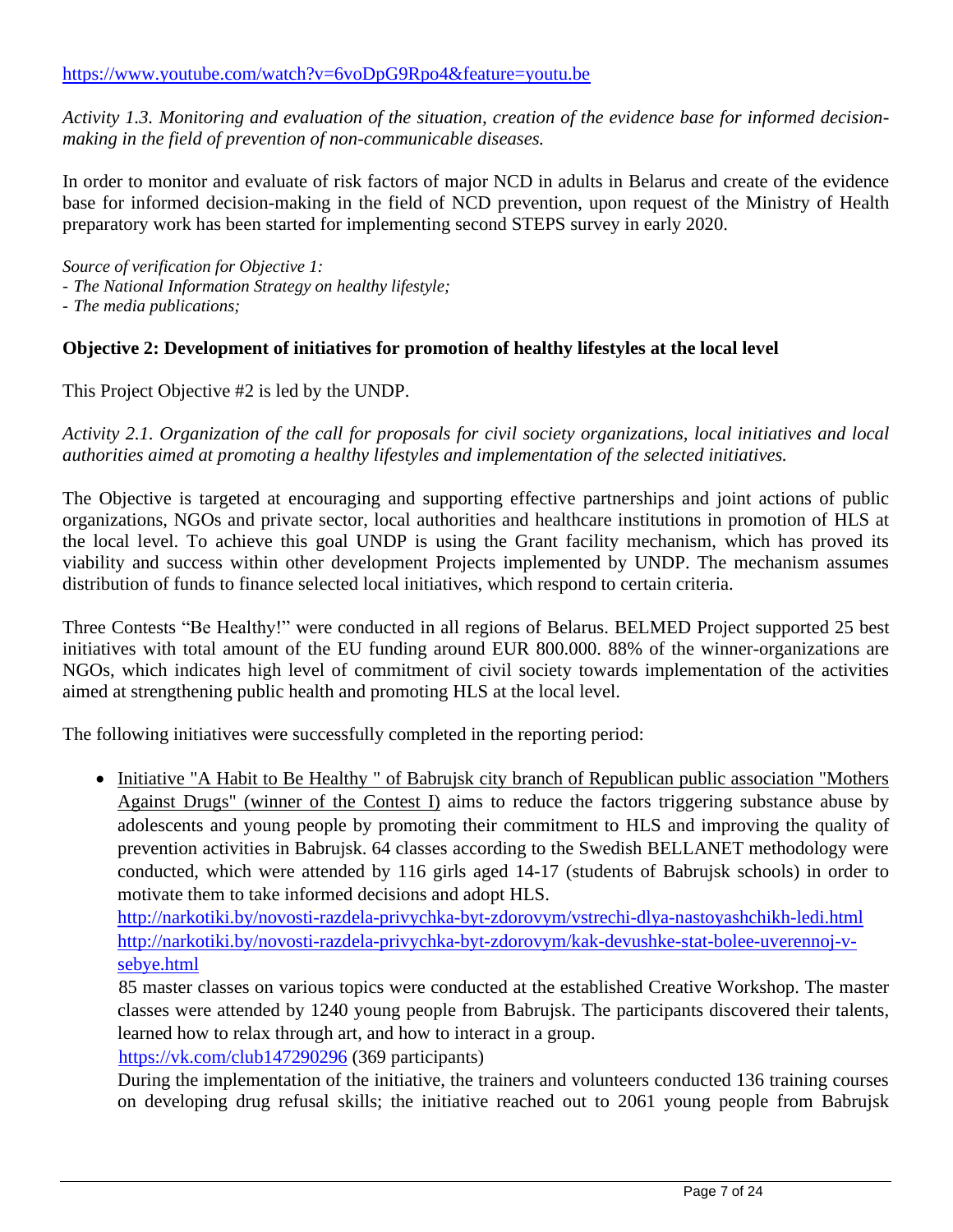attending educational institutions. According to questionnaires, a part of the participants of preventive sessions decided to adopt a healthy lifestyle - give up smoking and never try drugs.

As part of the initiative, a section of the site<http://narkotiki.by/privychka-byt-zdorovym/> was designed and is functioning, besides, there are several groups on various social networking sites. Live broadcasts of the 19 conducted webinars for youth on the topics of interest for them generated 3119 hits and over 250 comments<https://vk.com/club160299930>. 1280 persons (adults, adolescents, addicts and co-addicts) received consultations at the created consulting office for the families facing parenting difficulties. 4 mass participation campaigns were conducted in the city to improve motivation for increased mobility and HLS among the students of specialized education establishments, vocational schools, and people of various ages living in the city.

• Initiative "Oblast Educational Security Centre" of Mahilioŭ Oblast Directorate of the Ministry of Emergency Situations of the Republic of Belarus (winner of the Contest I). As part of the initiative, an Oblast Safety Centre of the Ministry for Emergency Situations (with barrier free environment) was equipped in the building of the fire station (Mahilioŭ, 6 Pažarny Ln.). In the activity of the Centre, special emphasis is given to innovative approaches to teaching health and safety skills. The work is organized around thematic blocks - fire safety; behaviour at water bodies, in the forest, on the road, during a thunderstorm; first aid; safety while operating electric and gas-fired equipment; anticrime block; radiation and nuclear safety. In 2019, over 8000 children and 2300 parents and teachers completed training at the Centre. <https://mchs.gov.by/glavnoe/232959/>

[http://mogilev-region.gov.by/news/v-mogileve-otkryli-oblastnoy-centr-bezopasnosti](http://mogilev-region.gov.by/news/v-mogileve-otkryli-oblastnoy-centr-bezopasnosti-zhiznedeyatelnosti)[zhiznedeyatelnosti](http://mogilev-region.gov.by/news/v-mogileve-otkryli-oblastnoy-centr-bezopasnosti-zhiznedeyatelnosti) [https://www.youtube.com/watch?time\\_continue=1&v=2pu8Exi3DeA&feature=emb\\_logo](https://www.youtube.com/watch?time_continue=1&v=2pu8Exi3DeA&feature=emb_logo)

• Initiative "Let's Come Together to Prevent Children's Injuries" of Viciebsk Oblast organization of the Belarusian Red Cross (winner of the Contest I). As part of the initiative a package of activities were implemented to reduce death and severe injury rate in high-risk children of school age living in the city of Viciebsk: new methods of working with children and adults to prevent child injuries were implemented through improving competencies of the staff of concerned entities and volunteers; individual and group correctional activities were conducted to improve the responsibility of parents for the life and health of children in at-risk families; at-risk schoolchildren acquired self-protective behaviour skills; social assistance and counselling was provided to at-risk families. According to the statistical data of Viciebsk Oblast Children's Clinic, during the implementation of the initiative "Let's Come Together to Prevent Children's Injuries" (2017-2019): in Viciebsk Oblast, deaths of at-risk children of school age decreased by 21,7%; overall morbidity from injuries reduced by 15,02%; as for injury rate at summer health improvement camps over the period 2015-2018 there is a general decline in the number of injuries in children by 22,2%; the number of severe injuries decreased more than twofold.

[https://www.belta.by/regions/view/opyt-initsiativy-po-profilaktike-detskogo-travmatizma-sobirajutsja](https://www.belta.by/regions/view/opyt-initsiativy-po-profilaktike-detskogo-travmatizma-sobirajutsja-rasprostranit-v-vitebskoj-oblasti-354335-2019/)[rasprostranit-v-vitebskoj-oblasti-354335-2019/](https://www.belta.by/regions/view/opyt-initsiativy-po-profilaktike-detskogo-travmatizma-sobirajutsja-rasprostranit-v-vitebskoj-oblasti-354335-2019/)

• Initiative "Eat right, live actively - it's great and productive!" of Biaroza District Ecological Public Association "EcoRegion "Yaselda" (winner of the Contest II). During the implementation of the initiative, three sports grounds for sports games (football on mire, gorodki and lapta) were established in the area adjoining the Environmental and Awareness-Raising Centre of Sporovsky Reserve (Vysokaje village, Biaroza district), and a mobile tabletop sports games studio (8 various games) was created at the Centre itself. During the implementation of the initiative, about 6000 persons improved their physical activity through the participation in the offered sports games. Besides, for the purposes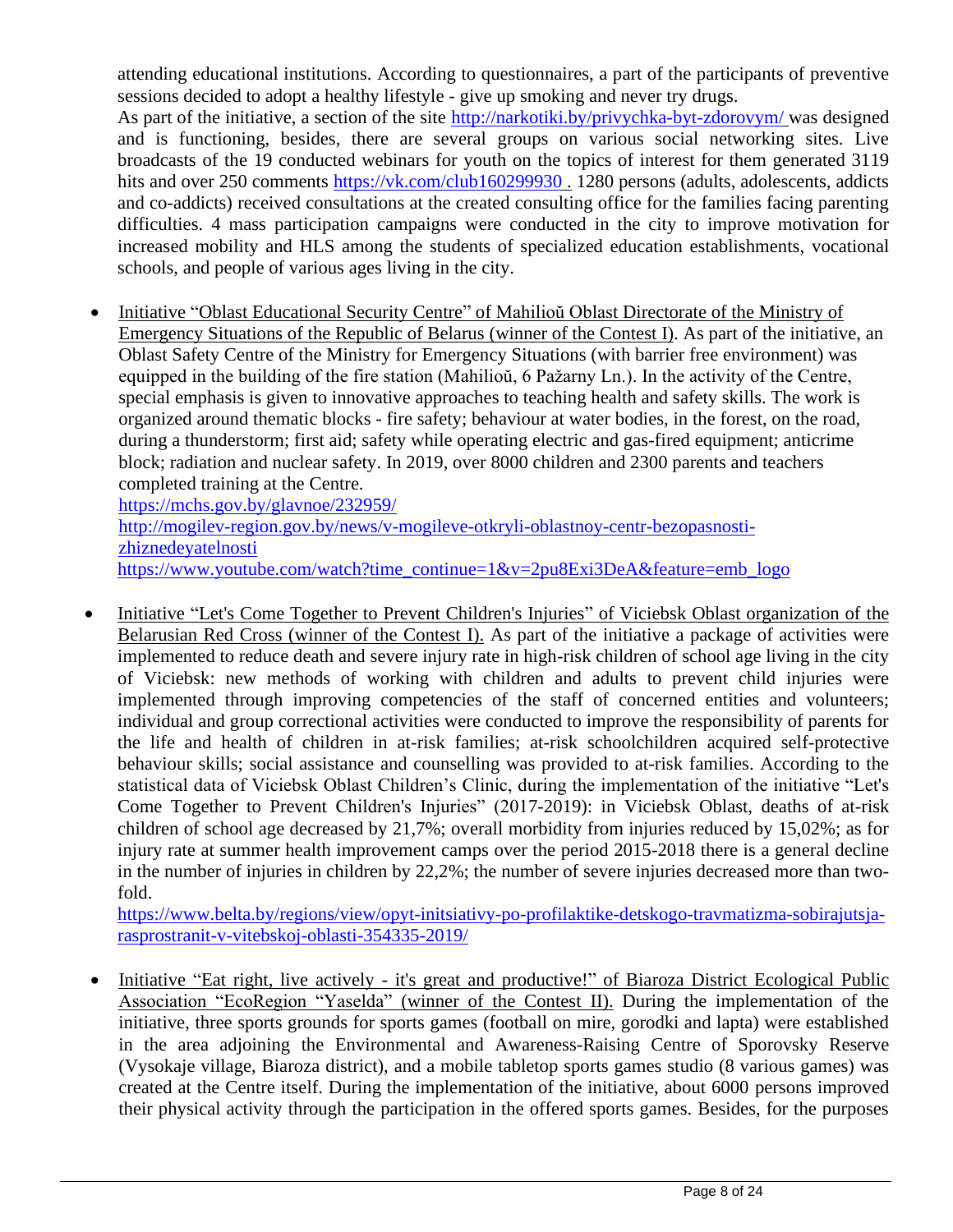of promoting Slow Food movement a gastronomic expedition was conducted in Biaroza district: data about the gastronomic traditions in the region were collected; over 70 recipes were recorded, including 30 recipes of forgotten dishes. Twenty master classes were conducted on cooking traditional dishes for the youth studying at educational institutions and families of the district (over 240 persons, including persons with disabilities). The participants of the master classes were trained in the fundamentals and ideas of the Slow Food movement and were introduced to the results of the gastronomic expedition. An assessment conducted later demonstrated that over 73% of the participants began cooking at home, and over 68% reduced fast food consumption.

[https://en-gb.facebook.com/pg/belmedberioza/posts/?ref=page\\_internal](https://en-gb.facebook.com/pg/belmedberioza/posts/?ref=page_internal) <https://vk.com/club168273848> [http://sporava.by/index.php/novosti/item/31-poedem-poedim-v-agrousadbe-zapovednoj-d-vysokoe](http://sporava.by/index.php/novosti/item/31-poedem-poedim-v-agrousadbe-zapovednoj-d-vysokoe-prokhodyat-kulinarnye-master-klassy-dlya-shkolnikov-i-molodezhi)[prokhodyat-kulinarnye-master-klassy-dlya-shkolnikov-i-molodezhi](http://sporava.by/index.php/novosti/item/31-poedem-poedim-v-agrousadbe-zapovednoj-d-vysokoe-prokhodyat-kulinarnye-master-klassy-dlya-shkolnikov-i-molodezhi) [http://sporava.by/index.php/meropriyatiya/item/43-v-ekologo-prosvetitelnom-tsentre-zakaznika](http://sporava.by/index.php/meropriyatiya/item/43-v-ekologo-prosvetitelnom-tsentre-zakaznika-sporovskij-sostoyalos-itogovoe-meropriyatie-v-ramkakh-mestnoj-initsiativy-pitajsya-pravilno-zhivi-aktivno-eto-zdorovo-i-rezultativno)[sporovskij-sostoyalos-itogovoe-meropriyatie-v-ramkakh-mestnoj-initsiativy-pitajsya-pravilno-zhivi](http://sporava.by/index.php/meropriyatiya/item/43-v-ekologo-prosvetitelnom-tsentre-zakaznika-sporovskij-sostoyalos-itogovoe-meropriyatie-v-ramkakh-mestnoj-initsiativy-pitajsya-pravilno-zhivi-aktivno-eto-zdorovo-i-rezultativno)[aktivno-eto-zdorovo-i-rezultativno](http://sporava.by/index.php/meropriyatiya/item/43-v-ekologo-prosvetitelnom-tsentre-zakaznika-sporovskij-sostoyalos-itogovoe-meropriyatie-v-ramkakh-mestnoj-initsiativy-pitajsya-pravilno-zhivi-aktivno-eto-zdorovo-i-rezultativno)

• Initiative "Inclusive center of promotion of HLS" of Brest Oblast Youth Public Association "Person with Disability and Environment" (winner of the Contest II). As part of the initiative, the work of the Inclusive Centre for HLS Promotion was organized in Brest, at the Seventh-Day Adventist church (SDAC, a partner grantee). Over 100 group sessions for HLS promotion and improving the physical activity were conducted in two target groups - for 34 children/adolescents of the local area and 17 young persons with disabilities. Besides, one of the largest in Belarus sports and playgrounds was equipped in the territory of the SDAC. During the day the sports and playground is accessible to all locals. The ground has the following facilities: grounds for playing Showdown - table tennis for visually impaired, air hockey and table tennis for persons with disabilities, grounds for playing novuss, darts, chess and checkers, cycling lanes for persons with disabilities, boccia grounds, grounds for paraworkout and a children's playground.

The grantee conducted a number of inclusive sports and games and educational activities in Brest and Brest Oblast (Pinsk, Žabinka, Stolin, etc.) to improve the physical activity and engagement of children and youth in HLS: the physical activity of 1628 children, including 57 with disabilities was improved. [https://onlinebrest.by/novosti/pervyy-v-strane-inklyuzivnyy-centr-prodvizheniya-zdorovogo-obraza](https://onlinebrest.by/novosti/pervyy-v-strane-inklyuzivnyy-centr-prodvizheniya-zdorovogo-obraza-zhizni-otkryli-v-breste.html)[zhizni-otkryli-v-breste.html](https://onlinebrest.by/novosti/pervyy-v-strane-inklyuzivnyy-centr-prodvizheniya-zdorovogo-obraza-zhizni-otkryli-v-breste.html)

[https://daebrest.by/menu/hls/?ELEMENT\\_ID=313](https://daebrest.by/menu/hls/?ELEMENT_ID=313)

• Initiative "Movement yard games" of Public Association "Council of the Fathers in Homiel" (winner of Contest II) aimed to engage at least 1000 adults and children living in the city of Homieĺ in regular yard sports games and tournaments. The grantee and partners equipped the first in Homieĺ workout ground, and 10 playgrounds in the yards of Homieĺ were equipped for various sports (football, streetball, ultimate frisbee, vybivala). The largest in Belarus street football tournament was conducted on these grounds (over 40 adolescent teams). Over the entire period of the implementation of the initiative, over 200 events were organized and conducted on the equipped grounds prepared by trained moderators and volunteers: major tournaments, master classes, respective sports games; about 1700 persons participated in the activities.

<https://newsgomel.by/news/society/semeynyy-festival-dvorovykh-igr-proshyel-v-gomele.html> <https://vk.com/ruhdg>

[https://m.tvrgomel.by/news/sport/proch-gadzhety-dorogu-zdorovomu-obrazu-zhizni-gomelchan](https://m.tvrgomel.by/news/sport/proch-gadzhety-dorogu-zdorovomu-obrazu-zhizni-gomelchan-priglashayut-na-novuyu-vorkaut-ploshchadku/)[priglashayut-na-novuyu-vorkaut-ploshchadku/](https://m.tvrgomel.by/news/sport/proch-gadzhety-dorogu-zdorovomu-obrazu-zhizni-gomelchan-priglashayut-na-novuyu-vorkaut-ploshchadku/)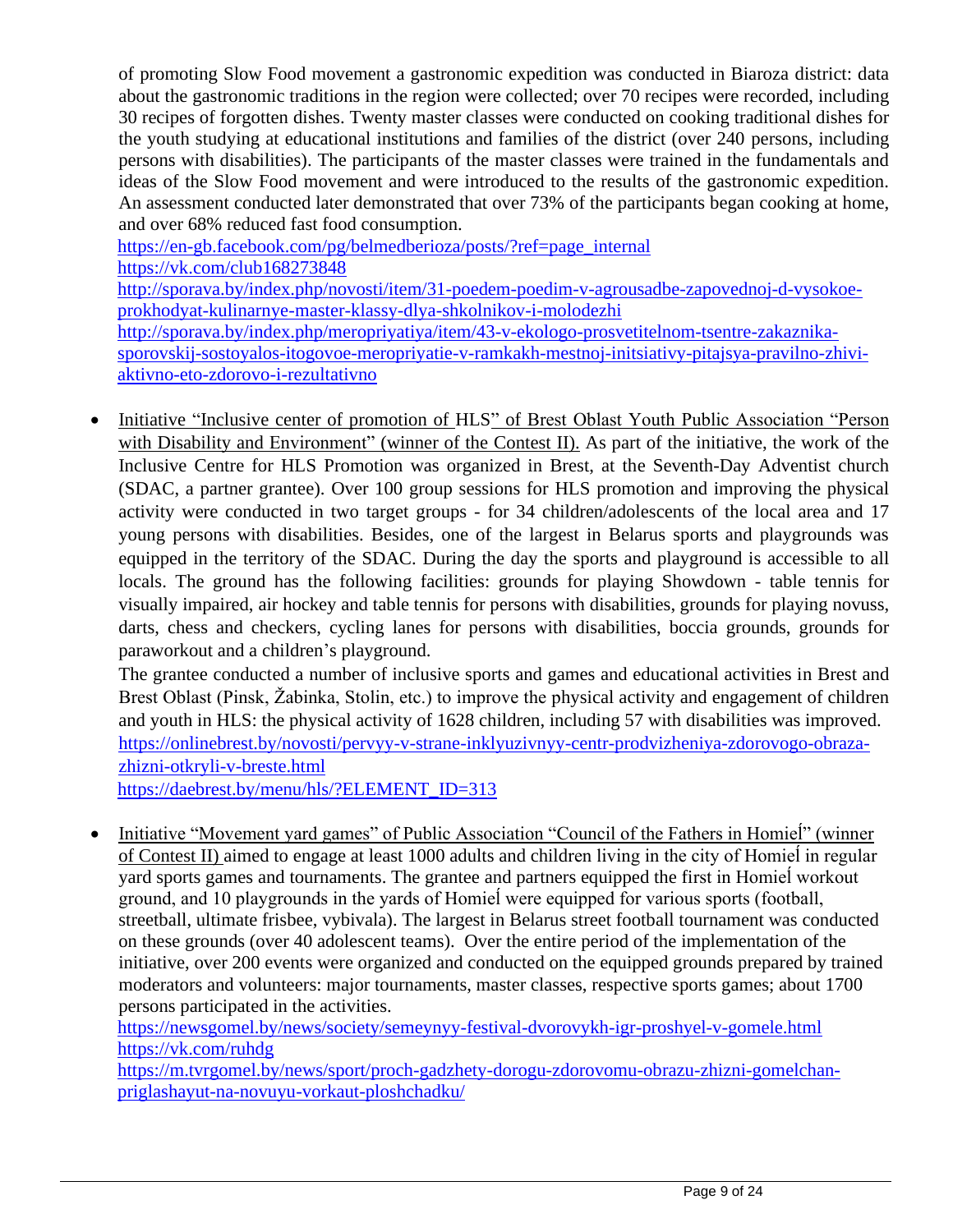• Initiative "Laboratory of Healthy Nutrition "ShkolnikAM"" of Department for Education, Sports and Tourism of Svietlahorsk District Executive Committee (winner of the Contest II). As part of the initiative, the equipment of three school canteens of Svietlahorsk District was modernized: combi steamers, water softeners, electric cookers, etc. were installed. Combi steamers have reduced the loss of ready-to-serve foods by 10%, their use makes it possible to preserve the valuable properties of food, its minerals, vitamins, and thus ensure a balanced diet of schoolchildren and improve the dietary properties of the food cooked. Vegetable cutters installed in school canteens automated the preparation and processing of food raw materials, minimized the waste (waste decreased by 15%), and improved workforce productivity. The quality and organization of balanced diets of 100% of schoolchildren of the target group (206 schoolchildren) have improved; the quality of schoolchildren diets has improved as regards its microbiological content; a greater variety of meals is offered cooked using the installed equipment. Besides, as part of the initiative 26 awareness-raising and educational events were conducted - about 3000 locals have been familiarized with the fundamentals of HLS and healthy eating; 89 persons - cooks, food technologists, schoolchildren, and parents - have been trained in present-day technologies of cooking healthy meals at master classes.

<https://davidovka.schools.by/pages/video-masterklassy> ).

<http://www.svetlcge.by/?p=10440>

The best practices of implementing the initiative were presented both at the regional level and during the international FAO seminar "Consolidating School Food and Nutrition Approaches in Europe and Central Asia" (11-13.12.2019, Minsk).

<http://www.fao.org/in-action/fsn-caucasus-asia/news/news-detail/ru/c/1255322/>

• Initiative "Together to health" of Smarhon District Organization of the Belarusian Public Association of Veterans (winner of the Contest III). As part of the initiative, 25 social workers and 41 proactive citizens (from 3 rural councils of Smarhoń District of Hrodna Oblast) completed training on the following topics: HLS, Arterial Hypertension, Diabetes, and were trained to train senior citizens living in Smarhoń District on the prevention of NCD as part of the established Health School. There were 10165 visits and 624 senior citizens were trained in monitoring blood pressure, measuring blood sugar content, healthy diet rules, and wellness techniques. Besides, six awareness-raising and practical meetings "What Do We Know about Arterial Hypertension" were conducted for 149 persons, and three meetings "Diabetes. Important to Know!" (103 persons) The participants of the meetings improved their knowledge of preventing arterial hypertension, diabetes; they were trained to measure arterial blood pressure with a blood pressure monitor and test blood sugar levels with a blood glucose monitor. Three "Healthy Recipes" contests were conducted for the people living in remote villages, 49 participants learned about healthy diets as an important factor of NCD prevention. <https://www.youtube.com/watch?v=BPMrU7pGeUM>

<http://www.shliah.by/news/obshhestvo/news13788.html>

• Initiative "Healthy lifestyle without restrictions" of Hrodna Interdistrict Public Association "Republican Association of Wheelchair Users" (winner of the Contest III). An Inclusive Healthy Lifestyles Centre was established in Hrodna. The Centre is equipped for delivering educational activities, classes for improved physical activity and HLS promotion for persons with disabilities and their environment. The following equipment is installed in the Centre: weight machines, gym wall bars, three examination tables, a tennis table and a table tennis robot trainer, barbells with a set of weight plates. An electric scooter was purchased to improve the mobility of persons with disabilities. With additional co-financing, five sets of brain tabletop games were supplied to the Centre. Over 50 persons including persons with disabilities visit the Centre on a regular basis. Besides, during the period of the implementation of the initiative, five trainings were conducted at the Centre, and the knowledge of 72 persons, including 30 persons with disabilities was improved on the following topics: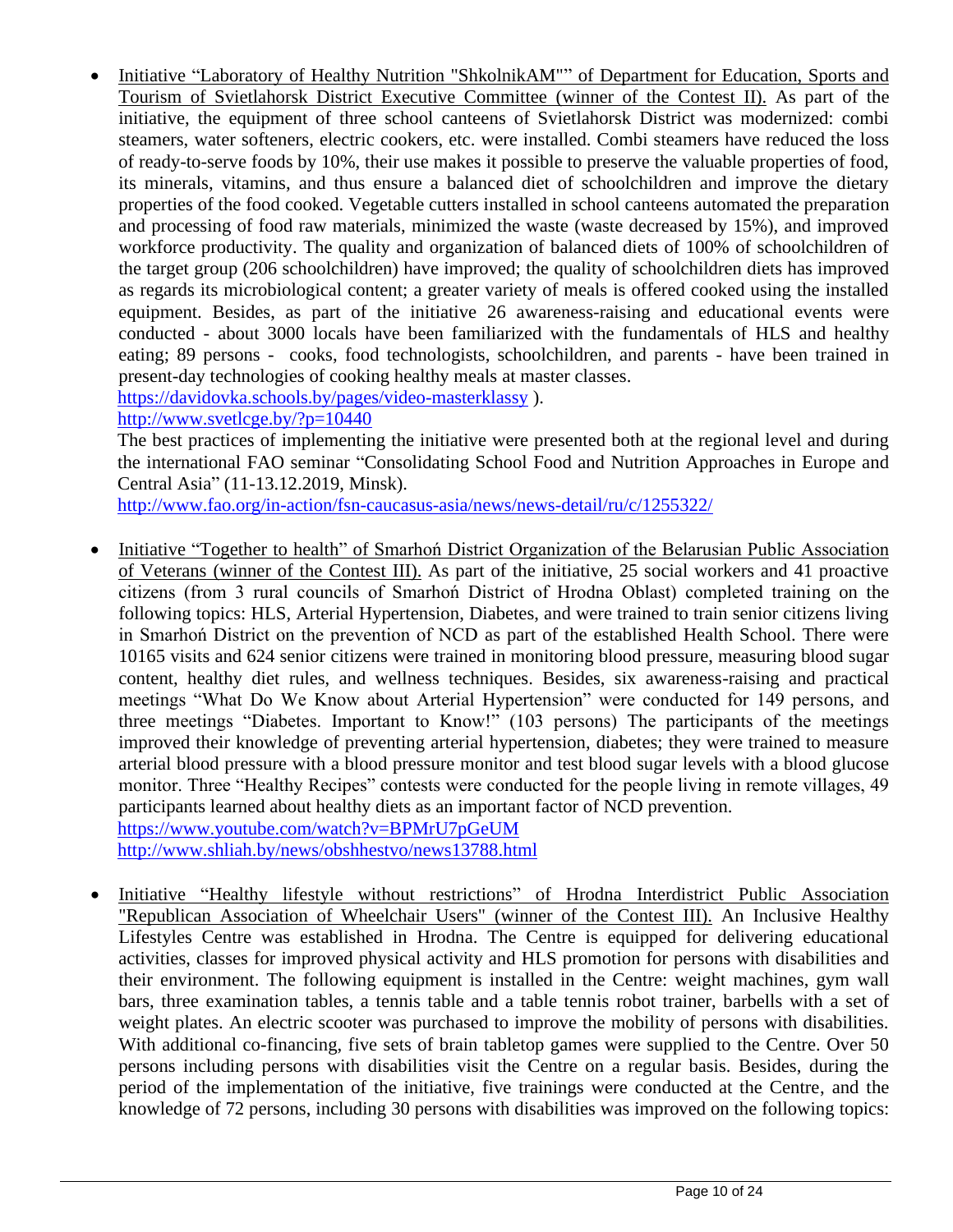"Overcoming internal and external barriers", "HLS while in a wheelchair", "Prevention of bedsores in wheelchair users", "Primary and secondary prevention of cardiovascular diseases", "Prevention of urological conditions in wheelchair users". [https://www.grodnoplustv.by/index.php/novosti/item/8422](https://www.grodnoplustv.by/index.php/novosti/item/8422-inklyuzivnyj-tsentr-po-prodvizheniyu-zdorovogo-obraza-zhizni-otkrylsya-v-grodno) [inklyuzivnyj-tsentr-po-prodvizheniyu-zdorovogo-obraza-zhizni-otkrylsya-v-grodno](https://www.grodnoplustv.by/index.php/novosti/item/8422-inklyuzivnyj-tsentr-po-prodvizheniyu-zdorovogo-obraza-zhizni-otkrylsya-v-grodno)

• Initiative "In team race to a common goal" of Public Association of Cyclists "VeloGrodno" (winner of the Contest III). To engage the residents of Hrodna in cycling as an effective means of NCD prevention the grantee established a cycling school for beginners in Hrodna (136 sessions conducted, 159 persons trained), and a Ride cycling promotion campaign was conducted (10 trips involving over 160 persons aged 10-50+). Besides, methodological guidelines (information package) on cycling movement were developed and disseminated to all Hrodna schools. Volunteers were trained to deliver trainings at schools based on the designed methodological guidelines (nine trainings conducted, 262 schoolchildren trained in road safety when cycling in and outside of the city, information provided on outdoor activities for cyclists). Thanks to the implementation of the initiative, NGO "VeloGrodno" for the first time managed to establish an effective partnership with the educational institutions of Hrodna. In some schools cycling clubs were created.

A questionnaire survey of schoolchildren, parents, and school administrations was conducted to learn from the people living in the city about the status of cycling (1960 persons participated). Based on the questionnaire survey findings, final recommendations on improving the cycling infrastructure of the city were developed and submitted to Hrodna City Executive Committee for decision making on improving the conditions for cycling by the residents of the city.

[http://socnews.by/socprojects/2019/05/24/article\\_50092](http://socnews.by/socprojects/2019/05/24/article_50092)

[https://velogrodno.by/pokatushki/pokatushki-novyiy-format-obshheniya-dlya-lyubiteley-zozh](https://velogrodno.by/pokatushki/pokatushki-novyiy-format-obshheniya-dlya-lyubiteley-zozh-dostupnost-i-drayv.html)[dostupnost-i-drayv.html](https://velogrodno.by/pokatushki/pokatushki-novyiy-format-obshheniya-dlya-lyubiteley-zozh-dostupnost-i-drayv.html)

• Initiative "It's the right time!" of Social and Information Institution "Gorodskoye razvitiye"/Urban Development (winner of the Contest III). As part of the initiative, 5 advocacy workshops "Men's health 45<sup>+</sup>" for mass media, local governmental and non-governmental organizations were conducted in Minsk Oblast. The participants (128 persons) noted it was necessary to highlight the problem in their workplace and in communicating with friends; raise the awareness of the people around through thematic events in their organizations and through publications in the mass media (98 publications as a result of the conducted workshops).

Besides, a contest for mass media and bloggers of Minsk Oblast was conducted for a best publication about real life local heroes aged 45+ pursuing an active lifestyle.

See the winners' publications here:

<https://www.kp.by/daily/26962.4/4016398/>

[https://news.tut.by/go/618769.html?utm\\_campaign=news-](https://news.tut.by/go/618769.html?utm_campaign=news-feed&utm_medium=rss&utm_source=rss-news)

 $feed \& amp; utm$  medium=rss $&utm$  source=rss-news

<http://www.pramen-news.by/?p=27482>

<https://kurjer.info/tag/45/>

<https://belarusfeed.com/old-beautiful-belarusian-seniors-instagram/>

[https://drive.google.com/open?id=1w\\_hw8ZVJnwKVAvSili2FLcc7pxzw5JZO](https://drive.google.com/open?id=1w_hw8ZVJnwKVAvSili2FLcc7pxzw5JZO)

As part of the initiative, a long-term advertising campaign "This is still me!" was designed and launched. The campaign includes two plotlines for outdoor advertising and a video. Twenty billboards were installed in Žodzina, Maladziečna, Sluck and Salihorsk, and over 60 in Minsk (additionally, at the cost of the outdoor advertising company). The video is shown on an ongoing basis on BT, ONT, STV, STK (Salihorsk), MKTV (Maladziečna), Sluck TV, Sphera TV Channel (Žodzina), Svetloe TV (Barysaŭ) television channels, in cinema advertisements of Minsk cinemas, and in subordinate organizations of the Ministry of Health of the Republic of Belarus in Minsk Oblast. The total coverage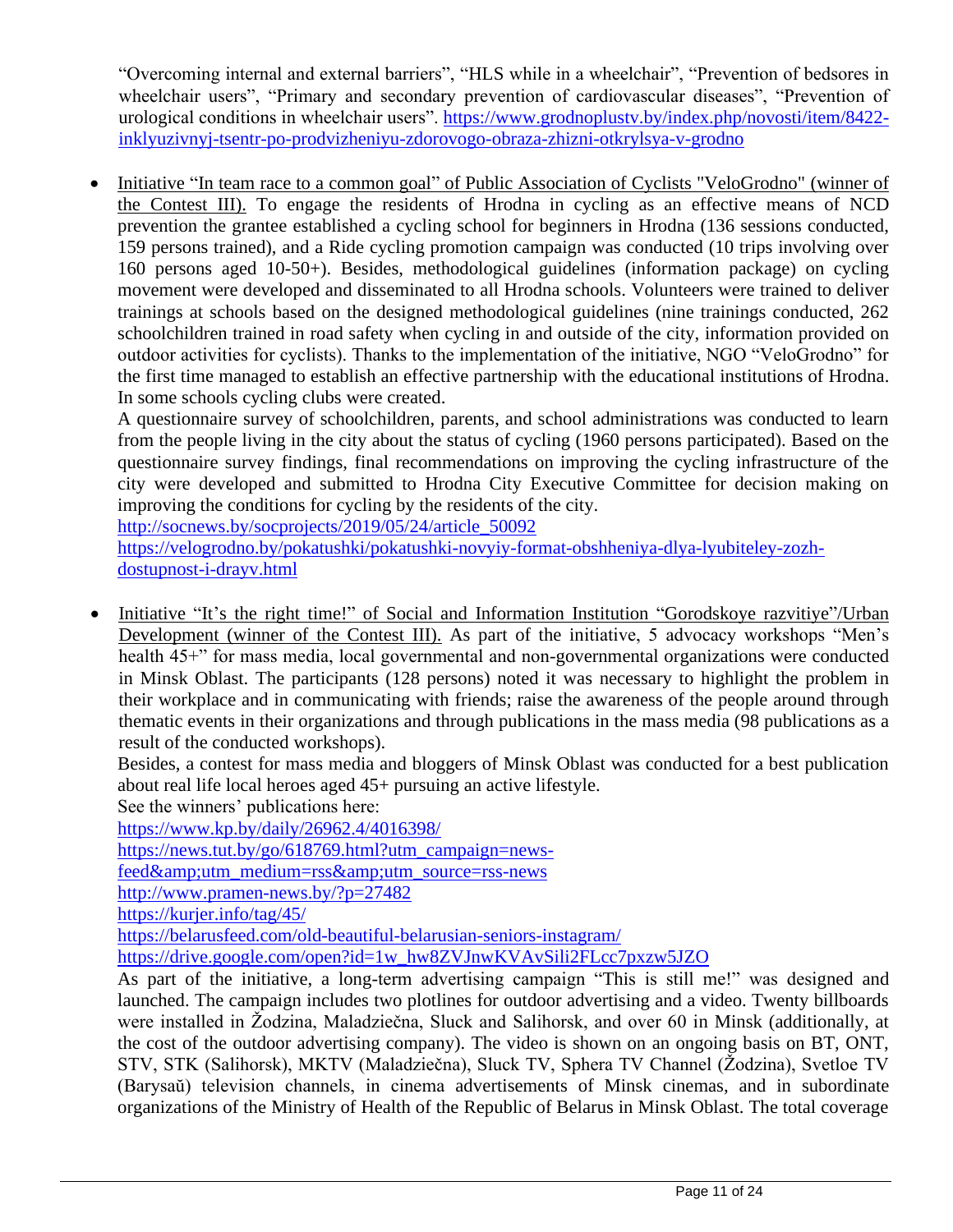is over 50,000 people. Besides, the video is published on the initiative's Facebook page, and its promotion in the Odnoklassniki social network service was ensured (over 57000 views): <https://ok.ru/group/55286722134148>

Besides, on 24 August 2019, the Festival "It's high time! Daily physical" was held in Maladziečna. During the event, theme grounds were arranged: the main stage with a concert set, sports, games, consultations and diagnostics, and children's grounds where expert consultants on HLS, healthcare, healthy diet, and psychology provided consultations. 474 persons participated in the festival - people living in the city, representatives of local NGOs, health care facilities, social services, and educational establishments. Following the advocacy campaign, 46 materials were published in the mass media, including BelTA, SB. Belarus Today, ONT, TUT.BY, and other central and regional mass media.

[https://www.youtube.com/watch?v=zSuxlZv2aaY&fbclid=IwAR11cM0lH1ItULXOu3U-](https://www.youtube.com/watch?v=zSuxlZv2aaY&fbclid=IwAR11cM0lH1ItULXOu3U-xI_BOzPXLIen312tn_6Nne1EvPQzPk-8gI0P7ns)

[xI\\_BOzPXLIen312tn\\_6Nne1EvPQzPk-8gI0P7ns](https://www.youtube.com/watch?v=zSuxlZv2aaY&fbclid=IwAR11cM0lH1ItULXOu3U-xI_BOzPXLIen312tn_6Nne1EvPQzPk-8gI0P7ns)

[https://kraj.by/belarus/news/sobitiya/-kak-v-molodechno-proshel-festival-samoe-vremya-zaryadka-na](https://kraj.by/belarus/news/sobitiya/-kak-v-molodechno-proshel-festival-samoe-vremya-zaryadka-na-kotoriy-prihodili-semyami-2019-08-25)[kotoriy-prihodili-semyami-2019-08-25](https://kraj.by/belarus/news/sobitiya/-kak-v-molodechno-proshel-festival-samoe-vremya-zaryadka-na-kotoriy-prihodili-semyami-2019-08-25)

Besides, on 10 August 2019, as part of the 13<sup>th</sup> Sporovsky Haymaking 2019 Environmental Festival (held in Sporovsky National Biological Reserve, Brest Oblast) the BELMED Project organized the presentation of the local initiatives winners of three "Be Healthy" contests in different oblasts of Belarus, and sharing of experience for the initiatives. The BELMED grantees conducted educational, sports and creative events for the participants and guests of the festival:

- yard games tournament: vybivala, hali-halo, rubber band jumping game, square, frisbee;
- Nordic walking and gymnastics master classes;
- a mobile studio of tabletop games;
- training master classes for children on the fundamentals of health and safety;
- a mobile cardiovascular health testing station, a cardiologist's consultation station and an information stand on preventing non-communicable diseases;
- a healthy eating master class;
- creative master classes (sand drawing, decoration of plaster figurines and panel picture, glass painting);
- games, quizzes and healthy lifestyle and healthy eating contests.

Over 1000 persons participated in the events and familiarized with the BELMED project initiatives as well as with the best practices of healthy lifestyle support.

[http://maiak.by/news/obshchestvo/vse\\_na\\_sporovskie\\_senokosy\\_.html](http://maiak.by/news/obshchestvo/vse_na_sporovskie_senokosy_.html)

[http://berezacity.by/news/698-v-derevne-vysokoe-proshyol-ekologicheskii-festival-sporovskie-senokosy-](http://berezacity.by/news/698-v-derevne-vysokoe-proshyol-ekologicheskii-festival-sporovskie-senokosy-2019.html)[2019.html](http://berezacity.by/news/698-v-derevne-vysokoe-proshyol-ekologicheskii-festival-sporovskie-senokosy-2019.html)

*Source of verification for Objective 2:*

- *- The UNDP Agreements with the organizations-recipients and payment orders to transfer the tranches;*
- *- The reports of organizations-recipients on implementation of initiatives;*
- *- The media publications.*

**Objective 3: Preparation and implementation of pilot screening programs for breast cancer at the regional level in order to implement population-based screening of the disease throughout the Republic of Belarus**

This Project Objective #3 is led by the WHO, UNDP and UNFPA.

*Activity 3.1. Establishment of an autonomous programme management team (PMT) to ensure coordination, development and implementation of the breast cancer screening programme.*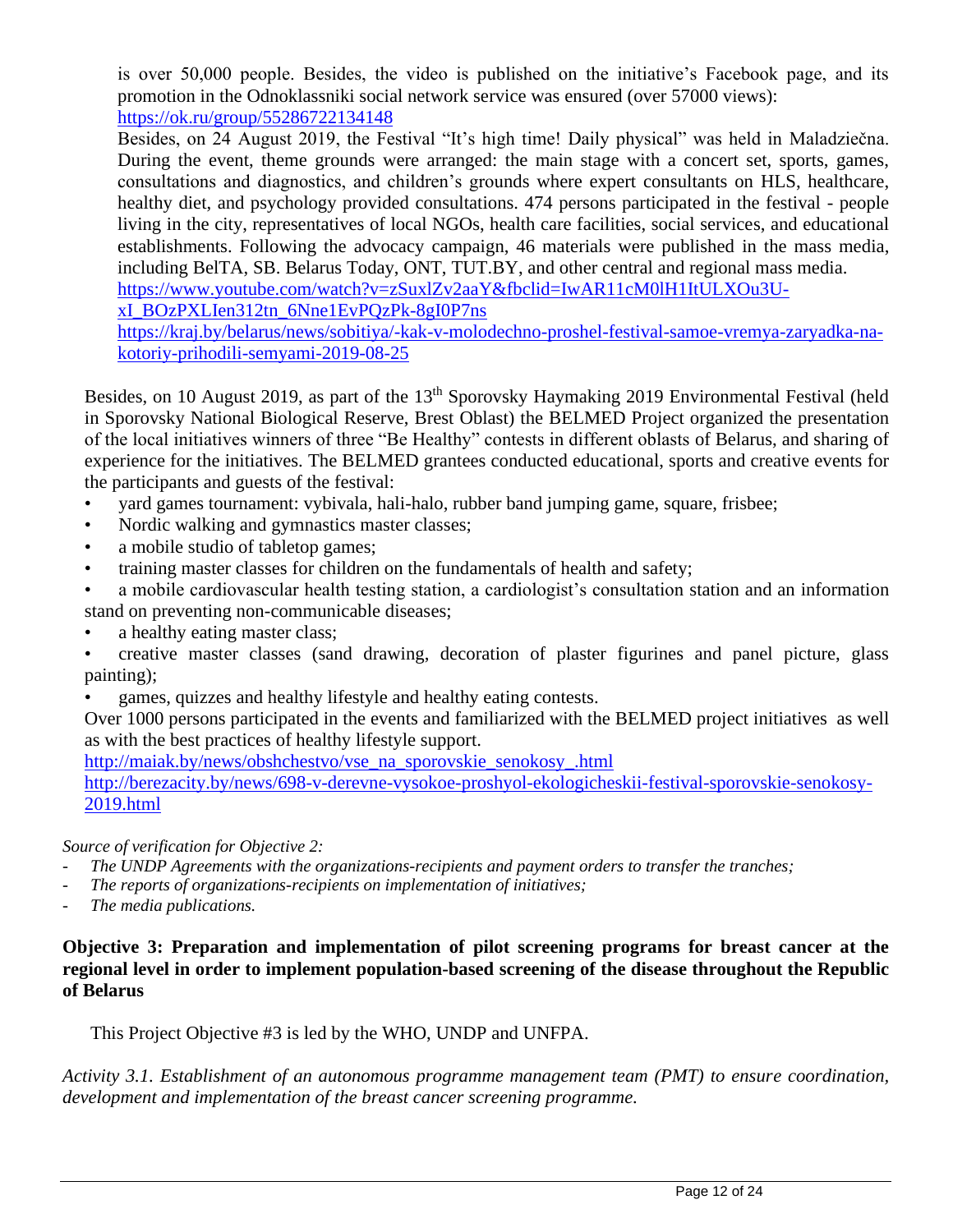The respective activities are completed before the reporting period.

*Activity 3.2. Training for PMT members and medical personnel.*

40 National specialists participated in the workshop on multidisciplinary team for Belarusian radiologists and pathologists took place in Minsk in October 2019. It was conducted by a group of WHO, IARC and international experts in radiology, pathology and mammography imaging. Establishing system of joint assessment of all detected cases of breast cancer by team of surgeons, radiologists and pathologists is crucial for quality assured screening of breast cancer.

<https://training.iarc.fr/iarc-education-and-training-programme-news/> <https://bit.ly/35vf2V2>

*Activity 3.3. Development of the comprehensive plan and respective informational materials for the pilot programs.*

The developed informational materials on breast cancer screening for the target audience (including the leaflets for the patients, posters, invitation letters, letters informing on the results of the breast cancer screening) were transferred to the pilot healthcare facilities and have been using to increase adherence of the target audience to screening and effectiveness of pilot program.

*Activity 3.4. Conducting the feasibility research and publication of results. Activity 3.5. Improvement of the process of breast cancer screening. Activity 3.6. Implementation of the pilot breast screening program. Activity 3.7. Development, introduction and adapting the register for breast cancer screening.*

The software of the electronic breast cancer screening register has been using in a pilot healthcare facilities since February 2019. The test operation of the developed software has been conducted in November 2019 by the created commission. This commission included the representatives of pilots and involved healthcare facilities which were appointed by the MoH, as well as representatives of UNDP and software company developer.

Based on the results of test operation the commission concluded that the program can be transferred to beta testing that is the next step for introduction and using.

*Source of verification for Objective 3:*

- *- UNDP Agreements for software development and waybills for purchases;*
- *- The minutes of the test operation of the developed software of the electronic breast cancer screening register;*
- *- WHO Agreements with IARC, event company;*
- *- UNFPA transfer documents of the informational materials on breast cancer screening;*

# **Objective 4: Improvement of the system of child disease and injuries prevention**

This Project Objective #4 is led by the UNICEF and WHO.

*Activity 4.1. Strengthening national capacity on child injuries prevention, including monitoring and analysis of the efficiency and effectiveness of preventive measures.*

In the reporting period, seven round tables were conducted with the participation of 240 pediatricians, doctors, orthopedic traumatologists, staff of YFHCs, health care managers, road police inspections and specialists of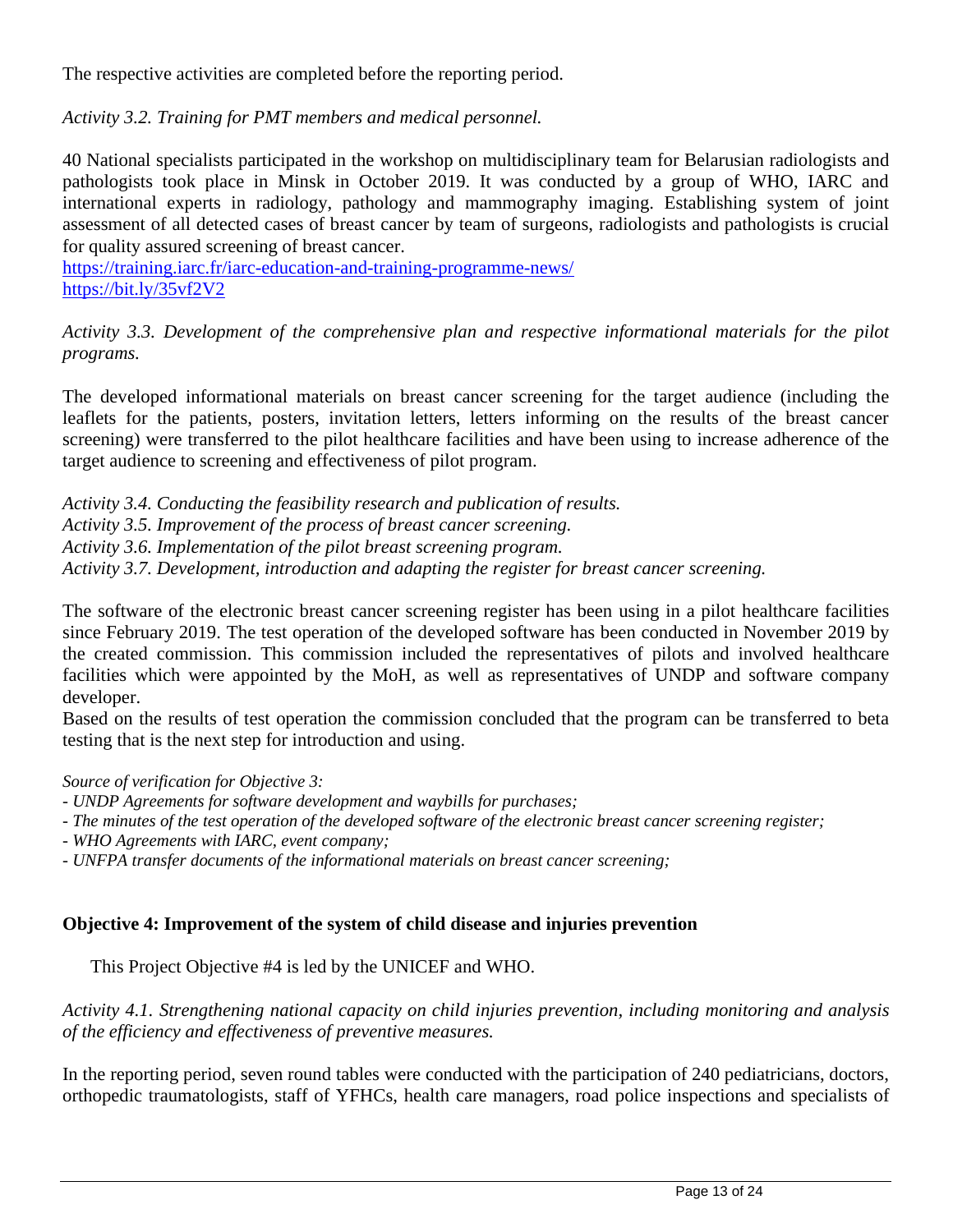the departments of the Ministry of Emergencies and city authorities, examining the main gaps and ways forward on child injury prevention and mortality from external causes that were stipulated in the round tables' resolutions (the order of the MoH #738 as of 13.06.2019). The Resolutions were submitted to the Oblast Executive Committee. The round tables' conclusions and recommendations were covered in the regional media.

In order to enhance the national capacity, to monitor and analyze child injuries from external causes across the country a national electronic database on injuries from external causes was modified by the United Institute of Informatics Problems of the National Academy of Sciences of Belarus. While collecting data, the program now enables disaggregation of cases of injuries by age groups, gender, regions and other important indicators that are an essential part for a proper situational analysis. Since March 2019 the database is being used in a pilot mode by traumatological healthcare institutions in Minsk region. The results of the piloting were presented to the MoH and the decision of the introduction of the database in other regions is now pending due to the modernization and unification of electronic systems of the MoH and this issue will be followed up by UNICEF.

Updated clinical protocols for triage and emergency care for children have been prepared for approval by the MoH, taking into account the latest WHO recommendations "Childhood hospital care."

*Activity 4.2. Improvement of knowledge and skills of teenagers on safe behavior, of young parents and the public on child injury prevention.*

The network of Model Centers for Parents (MCP) on the creation of the safe environment for newborns and young children at home continued to expand in 2019. Four MCP in Minsk  $(7<sup>th</sup>$  children policlinic), Homiel, Babrujsk and Mazyr were renovated and equipped and will be opened at the beginning of 2020 in addition to ten effectively functioning in Belarus. In addition, addressing the urgent issues with child mortality from external causes and in accordance with the request of the Brest Oblast Executive Committee UNICEF supported the design and procurement of the equipment for three MCP in Stolin, Brest and Minsk with the follow up renovation and opening in first half 2020.

To ensure the quality of the training programmes and sustainability of already established MCP and those that are coming in 2020 the methodological guidelines will be developed and seminars for MCP coordinators will be conducted next year.

Special focus was paid to raising public and parental awareness on prevention of child injuries from external causes. Six animated videos on child injuries up to 1-minute each, accompanied with a series of posters were produced and handed to the Ministry of Health for nation-wide distribution in children's policlinics, maternity houses and MCP that educate on the prevention of child injuries from drowning, road traffic accidents, swallowing small items, falling from windows and dangerous of winter outdoor activities. More than 100000 parents will benefit from information-communication activities and materials.

Two press events were conducted in Minsk to attract the public's and parents' attention to dangerous of unattended small items at home, such as tablets, batteries, buttons, pins, and puzzles. The event on the prevention of little things swallowing by children was conducted in 6<sup>th</sup> Children's Policlinic in Minsk. The MoH, Health Committee of Minsk City and Child Surgeons demonstrated items surgically removed from child's stomachs, distributing among parents the piggy banks to foster children's habits to put the coins inside the piggy bank versus swallowing them. The event received coverage in all important media:

<https://interfax.by/news/obshchestvo/society-different/1268645/>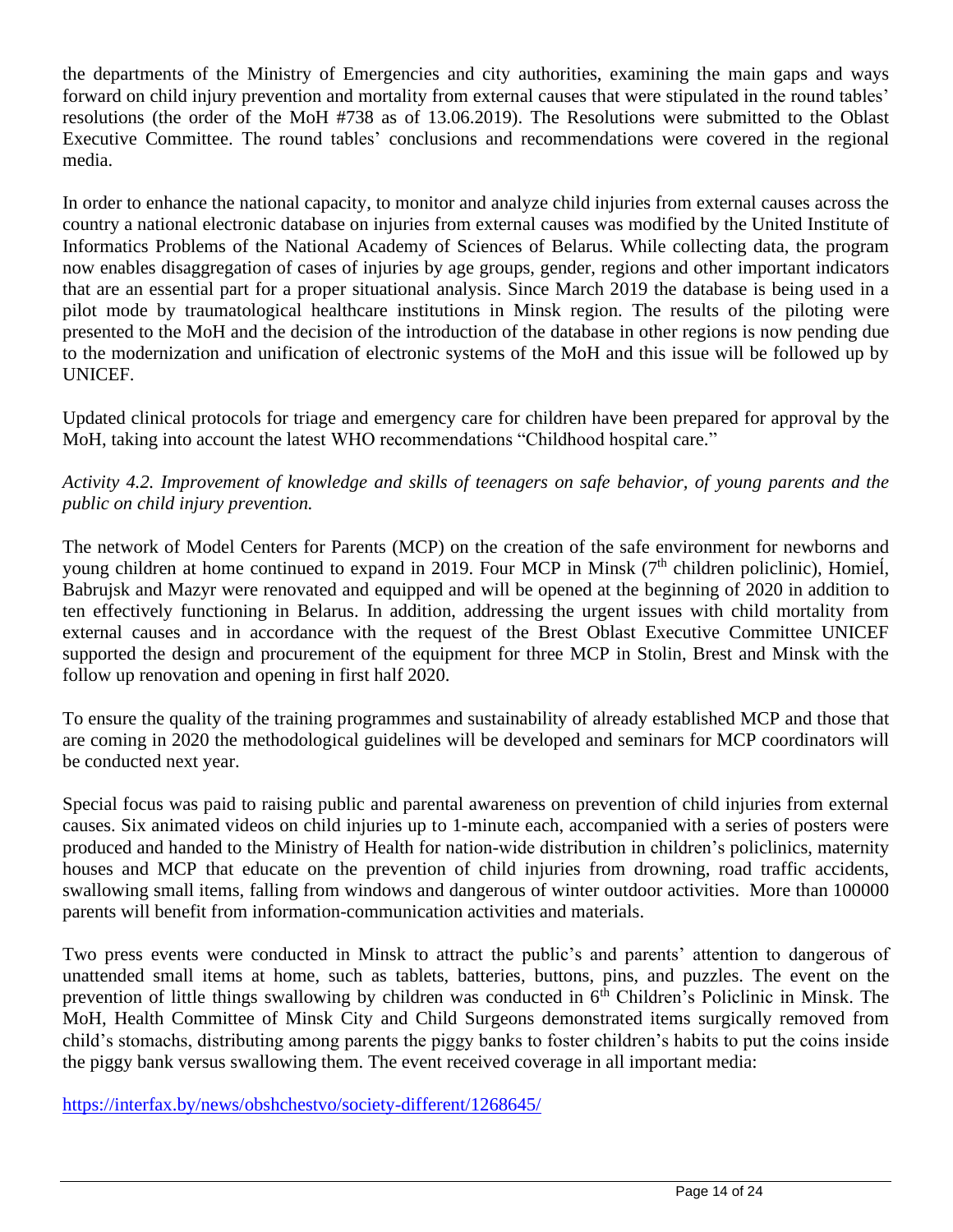<http://www.zorika.by/?p=41339> <https://news.21.by/health/2019/12/12/1941140.html> <http://zviazda.by/be/news/20191210/1575988250-u-minsku-prayshla-akcyya-skarbonka-zdarouya> <https://ortoped.by/novosti/profilaktika-travmatizma.-bezopasnost-detej.html>

As part of the broader information campaign on child injury prevention, a memorandum on the prevention of young children falling from windows was signed between the Ministry of Health, the Ministry of Information, the Ministry of Municipal Affairs and Housing and private companies that produce windows. The companies and ministries who joined the Memorandum committed to providing windows with special window opener 'stabilizers' that prevent a window from being easily opened by children as well as distribute information among their target audience.

[https://minsknews.by/v-minske-podpisali-memorandum-po-predotvrashheniyu-sluchaev-detskogo](https://minsknews.by/v-minske-podpisali-memorandum-po-predotvrashheniyu-sluchaev-detskogo-travmatizma/)[travmatizma/](https://minsknews.by/v-minske-podpisali-memorandum-po-predotvrashheniyu-sluchaev-detskogo-travmatizma/) <https://gp.by/category/news/novosti-belarusi/news208592.html>

*Activity 4.3. Expansion of access of adolescents to friendly services for prevention of risky behavior and injuries.*

The network of YFHCs continued to widen. The YFHCs in Minsk (9<sup>th</sup> Children policlinic) and Lida where fully equipped and started the effective functioning covering more than 3000 adolescents with the adolescents-centered services in 2019. Based on the request of the MoH the medical and office equipment and furniture were supplied to three new YFHCs in Brest, Kalinkavichy and Vaŭkavysk which will be opened in first half 2020.

While the work of YFHCs is important in advancing adolescents' health and well-being, the majority do not effectively reach the most vulnerable adolescents, nor do they consider the comprehensive needs of adolescents. Special attention was paid to reduce the 'access threshold' to the socio-medical services provided by YFHCs and a key challenge in outreach – the limited coordination among different sectors for referral and support.

Under the agreement with "Mother and Child" Centre UNICEF continued to enhance the capacity of YFHCs specialists and strengthen the interagency and cross-sectoral collaboration of YFHCs, education establishments and NGOs. 5 seminars (order of the MoH #324 as of 19.03.2019) and round tables were conducted in Mahilioŭ, Hrodna, Brest, Viciebsk and Homieĺ (order of the MoH #689 as of 04.06.2019) and one additional round table in Minsk. Seminars contributed to in-depth analysis of algorithms of the interagency and cross-sectoral cooperation which was developed by experts of YFHCs and NGOs. The conclusions and recommendations worked out by 85 seminars' participants were presented and discussed within 6 rounds tables with participation of 250 healthcare managers, pedagogues, psychologists, parents and adolescents and recommendations for localizing the guidance to specific regional needs were stipulated in the round tables resolutions. The recommendations also focused of the further improvements on the quality of counseling and comprehensive medical, psychological, social assistance to adolescents at-risk and from vulnerable groups embracing the enhanced organizational and methodological work, professional capacity development, experience exchange, preventive work and social assistance and support. The resolutions were submitted to the Minsk City and Oblast Executive Committees.

In addition, 216 pediatricians, valeologists, gynecologists, psychologists, narcologists and physician assistants upgraded their counselling skills for work with adolescents in YFHCs, including from vulnerable groups, though 12 three-days seminars "Counseling adolescents practicing risky behavior on changing their behavior and promotion of healthy lifestyles" (the order of the MoH # 323 as of 19.03.2019).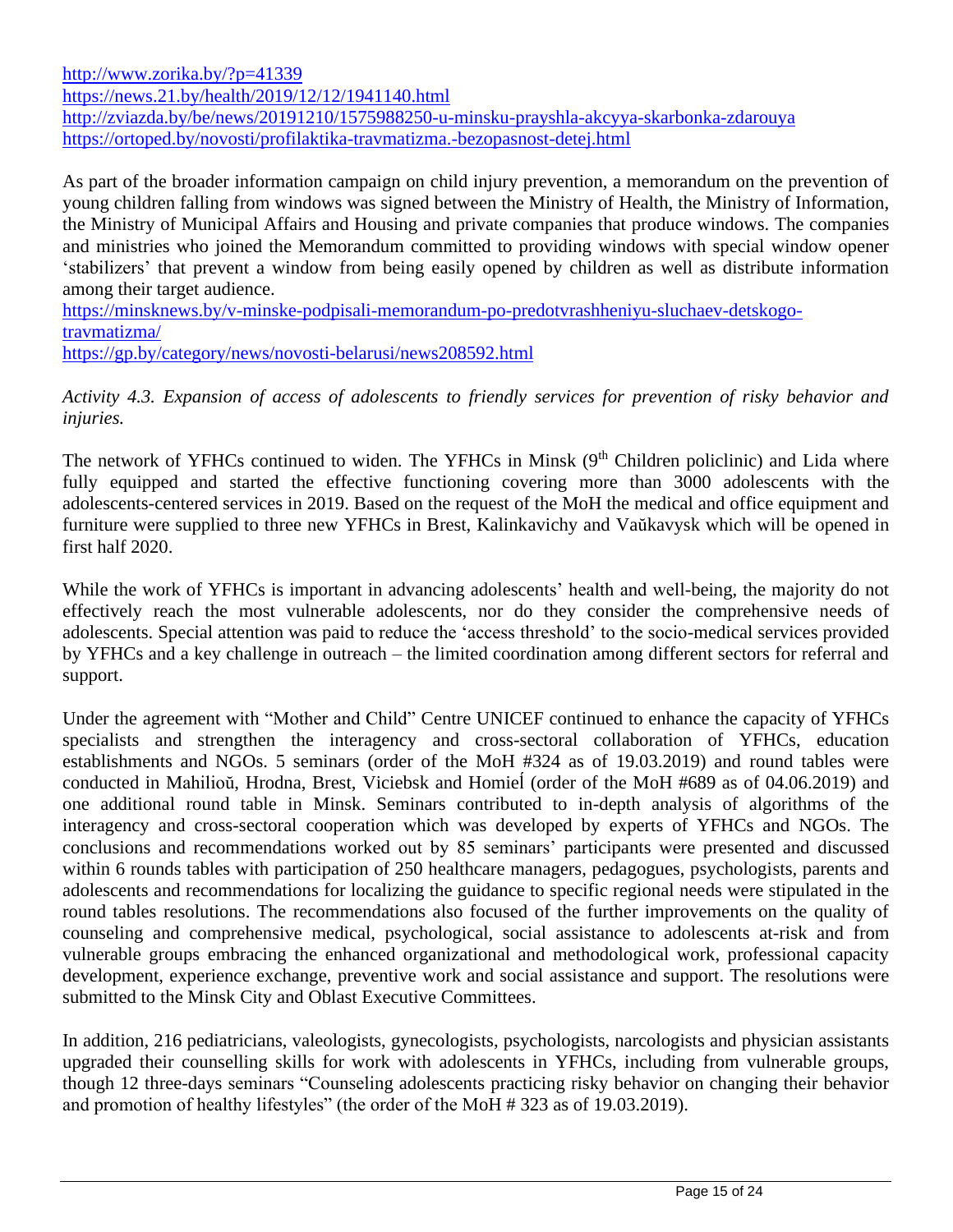To address the burning issues of adolescents' suicidal behavior one two-days training for YFHCs specialists and psychologists from Minsk region "Mental health and improved psychological assistance to adolescents" was held in December. The training contributed to the improved quality of psychological counseling of adolescents and their families on crisis conditions, and prevention of bullying including cyberbullying and suicidal behavior (the order of the MoH #1491 as of 12.12.2019).

*Source of verification for Objective 4:*

*- The MoH Orders for training and round tables conducting;*

*- UNICEF Agreement with "Mother and Child" Centre;*

#### **Objective 5: Strengthening of the system of mother and child medical care**

This Project Objective #5 is led by the UNICEF and UNFPA.

*Activity 5.1. Improvement of monitoring and evaluation of the quality of medical services in the field of maternal and child health.*

The Resource Methodological Monitoring Center in "Mother and Child" Centre continued to strengthen the capacity in the advanced coordination of YFHCs, ECI centers and Baby Friendly Hospital Initiatives. The register of YFHCs was developed and regular updated. The website for YFHCs was revamped with adolescents' participation and uploaded with the methodological and information materials to support the health care providers in the development and integration of the adolescents friendly health services and also providing the adolescents tailored information on prevention of psychoactive substances use, bulling, suicidal behavior and promotion of the mental health and healthy life style.

Guidelines on organizing and conducting the monitoring of Youth-Friendly Health Services and Baby Friendly Hospital Initiative have been developed and the range of the monitoring visits will be conducted next year.

*Activity 5.2. Improvement of quality of health services in the area of reproductive health and mother and child health.*

Over 16 participants from five perinatal facilities have improved their skills in 5-days advanced training on effective perinatal care, which included orientation in adult and peer-to-peer teaching approach. Trainees have introduced their facilities achievements in effective perinatal care implementation. Every team has developed new set of goals and objectives for the further improvement on the facility level.

Posters, booklets and banners were created together with pregnant women and mothers, helping doctors to provide in an accessible form the reliable and high-quality information about lifestyle and necessary medical interventions for pregnant women. Over 10000 materials were printed, presented and planned to be distributed to target audience during events and via social media. Over 50 billboards are located in 13 cities and towns. <https://www.mamexpert.by/i-am-changing-mobile/>

Educational event aimed at health care professionals took place to promote the women engagement to Health interventions during pregnancy and childbirth, more than 55 specialists have attended and trained. Another forum has directly involved around 80 beneficiaries – pregnant women and their families and thousands of people were connected remotely.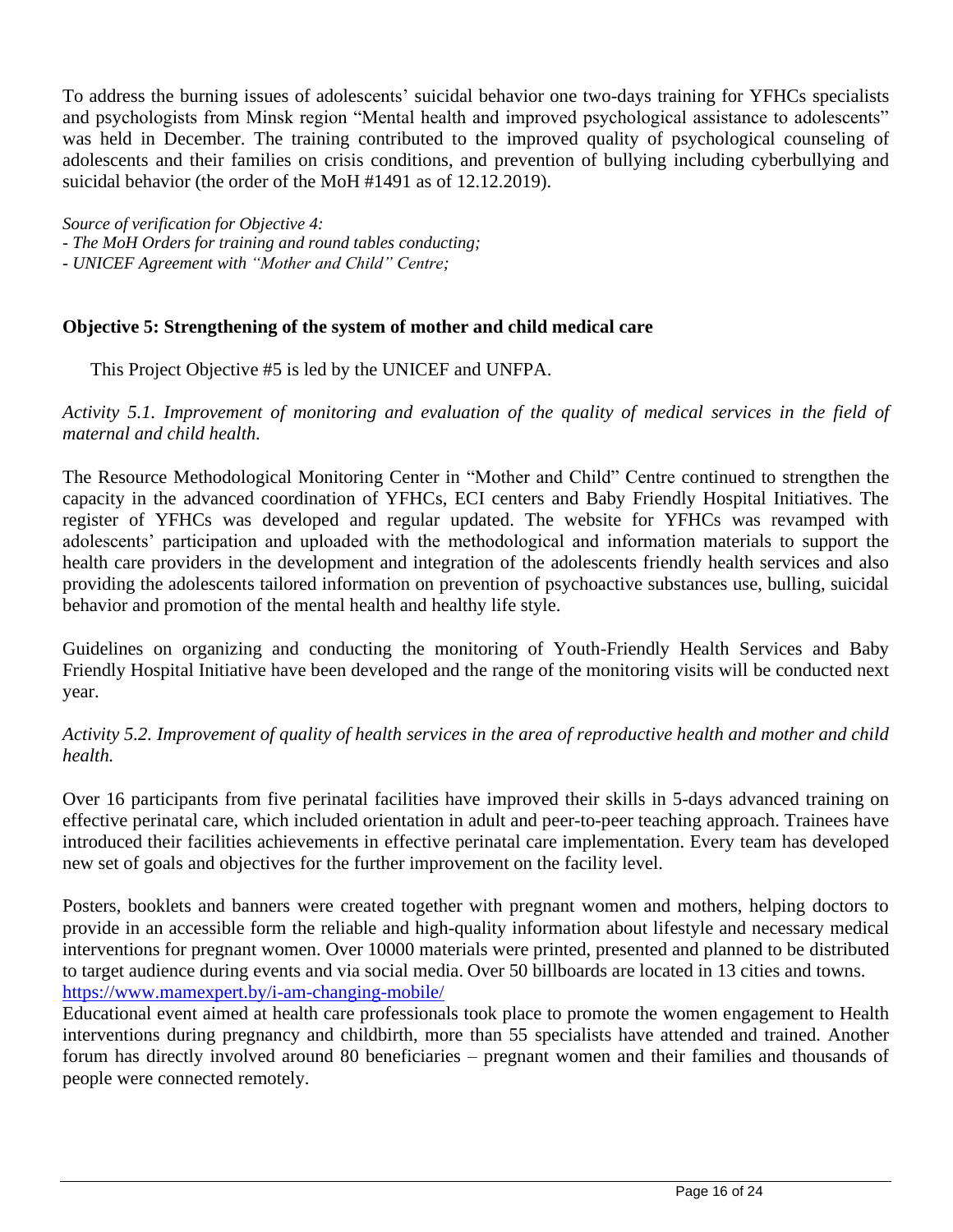More than 90 obstetrician-gynecologists have been trained using simulation methodology on management of obstetrics complications in Mahilioŭ, Baranavičy and Minsk. Training module was developed by national consultants from "Mother and Child" Centre based on international recommendations and best practices and includes practical skills on severe complications during labor using hi-tech mannequin.

*Activity 5.3. Capacity of primary health care in the provision of services to families with children under 3 years old is strengthened.*

Aiming to ensure sustainability of the already achieved results and to embrace as big audience of medical specialists as possible a leading Belarusian medical educational institution BelMAPE was contracted to conduct a series of seminars on early intervention and home visiting services in Belarus. The programme of the seminar embodies the information on the developed earlier set of guidelines and practical manuals on early childhood intervention services. Seminars started in December 2018 and lasted till October 2019. To ensure the sustainability of the achieved results and to embrace as big audience of medical specialists 7 scientific practical seminars on early intervention and home visiting services were conducted by the leading experts of BelMAPE (7 orders of the MoH were issued).

Republican scientific and practical seminars have been held in Minsk (2), Brest, Homieĺ, Viciebsk, Hrodna and Mahilioŭ. 663 participants of seminars (specialists, providing medical care to children on an outpatient basis, including district pediatricians, general practitioners, interns specializing in pediatrics and general medical practice) increased knowledge and built competences on the prevention of gender inequality, discrimination and stigma when working with a family and people surrounding the child, counseling the family on the creation of a safe environment for the child at home. The seminars agenda also embraced the master classes and lectures on the evaluation of early child development, early detection, prevention and intervention. Specialists have been trained on early detection of mental disorders of the postpartum period in the immediate surrounding of a child during home visits, the development of communication skills, the involvement of fathers in taking care for and upbringing of a child, encouraging the family to vaccinate children against infectious diseases, and acquiring the skills of working with the child's surrounding in case of refusal to vaccination.

In addition, 75 methodological guidelines on early identification of early developmental delays of children under 3 were developed and distributed among specialist of ECI centers.

*Source of verification for Objective 5:*

- *- The MoH Orders for trainings conducting;*
- *- UNFPA Agreements with service providers;*
- *- UNFPA contracts with national and international experts;*
- *- UNICEF Agreements with "Mother and Child" Centre, BelMAPE;*
- *- Travel verification documents;*

#### **Objective 6. Support to modernization of the health system with particular focus on primary health care in Belarus.**

This Project Objective #6 is led by the WHO.

*Under implementation all Activities 6.1. – 6.4: Activity 6.1. Providing policy guidance aimed at strengthening health system with particular focus on primary health care in Belarus. Activity 6.2. Enhancing better coordination of health providers and continuity of care. Activity 6.3. Developing incentive schemes for health practitioners.*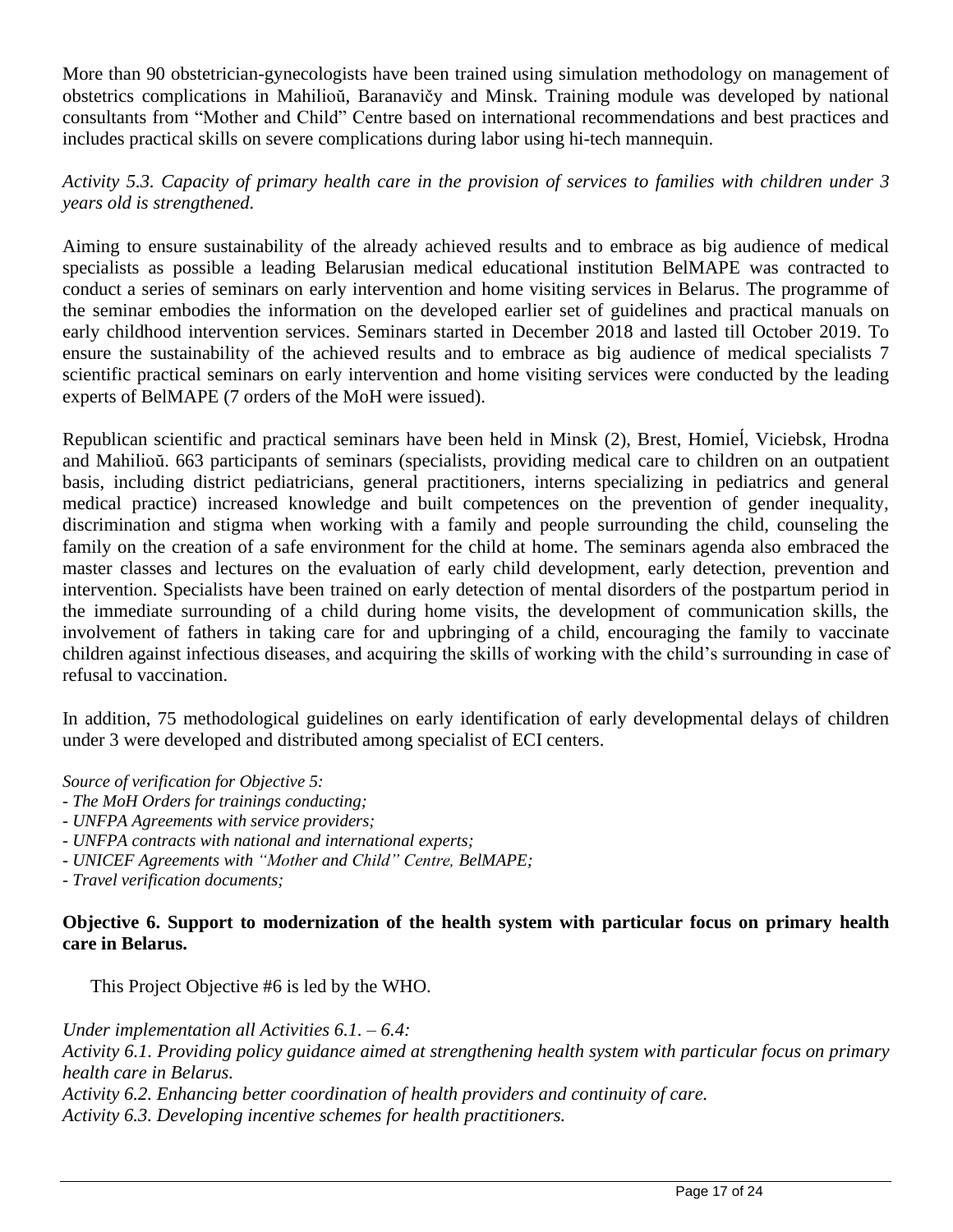# *Activity 6.4. Strengthening clinical competencies of primary health care practitioners and standardization of practice related to prevention, control and treatment of NCD.*

In 2019, the work of the Joint Coordinating Committee for Objective 6 implementation with representatives of the MoH, WHO, regional health authorities and National educational institutions was continued, drawing on the results of the project's activities conducted in 2018.

With regard to providing technical assistance to the BELMED pilots in implementing new models of service delivery in primary health care, regular monitoring visits to the pilot healthcare facilities in Minsk and Horki (Mahilioŭ region) were performed. Visits were performed by WHO technical team, which included national specialists, international experts on Primary Health Care, coordinator of the project and staff from the WHO Country Office in Belarus. During visits, the technical consultations were provided to the pilots' personnel, and there were discussions and analysis of indicators of performance and practical challenges to the project implementation.

Both pilot healthcare facilities have started collecting baseline data for monitoring and evaluation, based on developed indicators and methodology. They have collected data on the institution level, with an opportunity to extract data per every doctor participating in the pilots.

Representatives of administration and personnel of both healthcare facilities have been provided with feedback from WHO technical team on how enablers of the structural and policy change are to be implemented. Difficulties and barriers reported by health professionals during the site visits were addressed through additional training sessions for nurses and doctors' assistants aiming at enhancement of skills and competences needed for patient-centred motivational counselling.

During the site visits the WHO technical team identified the needs of pilots' personnel in enhancing skills and competencies in motivational counselling. A three-days multi-professional training course for doctors, doctor assistants and nurses was conducted in Mahilioŭ in December 2019 with deeper focus on the structure of motivational counselling, communication skills for better engagement of patients during consultation, communication skills and elements for more holistic assessment of problem and for better shared responsibilities in decision making on what would be most appropriate for the plan for problem management and/or modification of risk factors.

Two workshops on primary care with participation of WHO experts was organized for the primary health care specialists in September and December 2019 in Minsk. The participants (up to 20 national specialists in each event) have been trained on how to better organize primary health care delivery and ensure optimal skill mix and proper shifts of roles and functions of primary care staff in the management of NCD.

Capacity of representatives of the pilot healthcare facilities and health care authorities in the development and promotion of primary care and nursing education was strengthened through their participating in a series of study tours to neighboring countries with good examples of PHC and patient-centred service delivery. There were three study visits to Kazakhstan and Lithuania. Participants of the study visits were familiarized with different approaches to NCD prevention, early detection and management and how the health systems address those challenges.

[http://www.euro.who.int/en/countries/belarus/news/news/2019/09/strengthening-health-care-quality](http://www.euro.who.int/en/countries/belarus/news/news/2019/09/strengthening-health-care-quality-assurance-in-belarus-health-professionals-and-policy-makers-visit-kazakhstan)[assurance-in-belarus-health-professionals-and-policy-makers-visit-kazakhstan](http://www.euro.who.int/en/countries/belarus/news/news/2019/09/strengthening-health-care-quality-assurance-in-belarus-health-professionals-and-policy-makers-visit-kazakhstan)

[https://www.mf.vu.lt/en/about/news/41-general-news/1064-cooperation-between-neighboring-countries-is](https://www.mf.vu.lt/en/about/news/41-general-news/1064-cooperation-between-neighboring-countries-is-ongoing-delegation-from-belarus)[ongoing-delegation-from-belarus](https://www.mf.vu.lt/en/about/news/41-general-news/1064-cooperation-between-neighboring-countries-is-ongoing-delegation-from-belarus)

<http://www.medvestnik.by/ru/news/view/pronizyvajuschij-analiz-18971-2019/>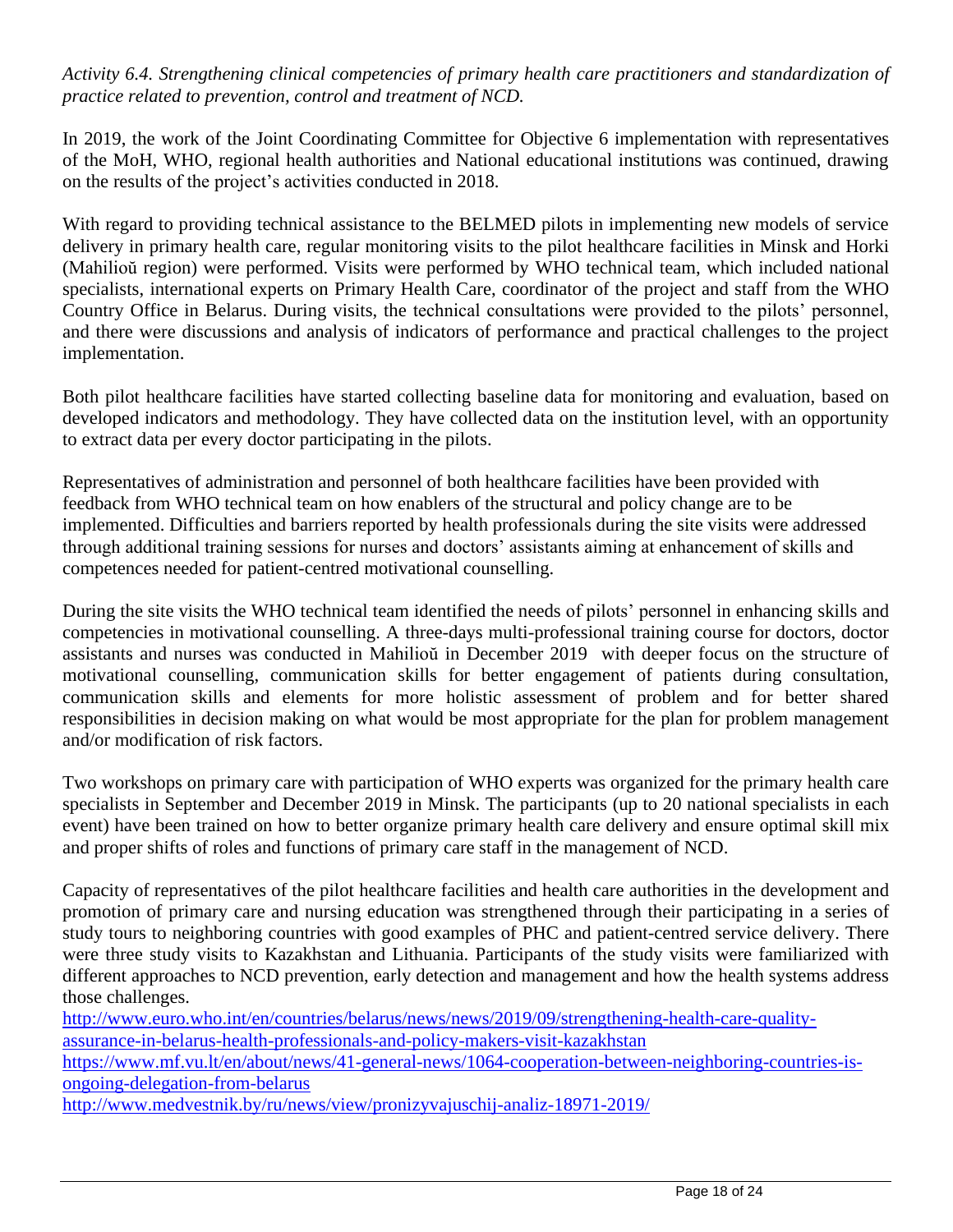A multi-disciplinary workshop on nursing education and continuous professional development with participation of international experts was organized in Hrodna Medical University. Health care professionals from a wide spectrum of regional level healthcare facilities have been trained on how to better adjust new roles of nurses to contemporary demands for patient-centred healthcare delivery and better control and management of NCD.

*Source of verification for Objective 6:*

- *- Travel verification documents;*
- *- Report and aid-memoire of the visits of WHO expert;*
- *- The contracts with national experts;*
- *- WHO Agreements with Vilnius' University, Lithuanian University of Health Sciences, event company;*
- *- MoH Orders;*
- *- The media publications;*

# **Objective 7: Effective Project management.**

*Activity 7.1. The initial stage. Activity 7.2. Monitoring and evaluation of the Project.*

The National Project Coordinator appointed by the Ministry of Health led the strategic issues for the effective implementation of the Project.

For the purpose of monitoring of the Project implementation and advising on strategic Project issues one meeting of the Project Steering Committee (PSC) took place during the reporting period and six PSC electronic voting. PSC consists of the representatives of the MoH, EU, UN Agencies (WHO, UNDP, UNICEF, UNFPA). At the PSC meeting any encountered difficulties in project implementation and measures taken to overcome problems have been discussed.

*Activity 7.3. Project management and Project management group activities.*

The Project Management Unit (PMU) ensured coordination of the participating UN Agencies for the effective implementation of the Project activities.

For prompt and efficient dealing with routine issues of the joint Project implementation, the PMU was organizing regular meetings at the working level with involvement of the representatives of all participating UN Agencies. PMU also organized several working meetings with the National Coordinator and bilateral meetings with every participating UN Agency to discuss day-to-day Project implementation issues.

*Source of verification for Objective 7: - Minutes of the PSC meeting and electronic voting;*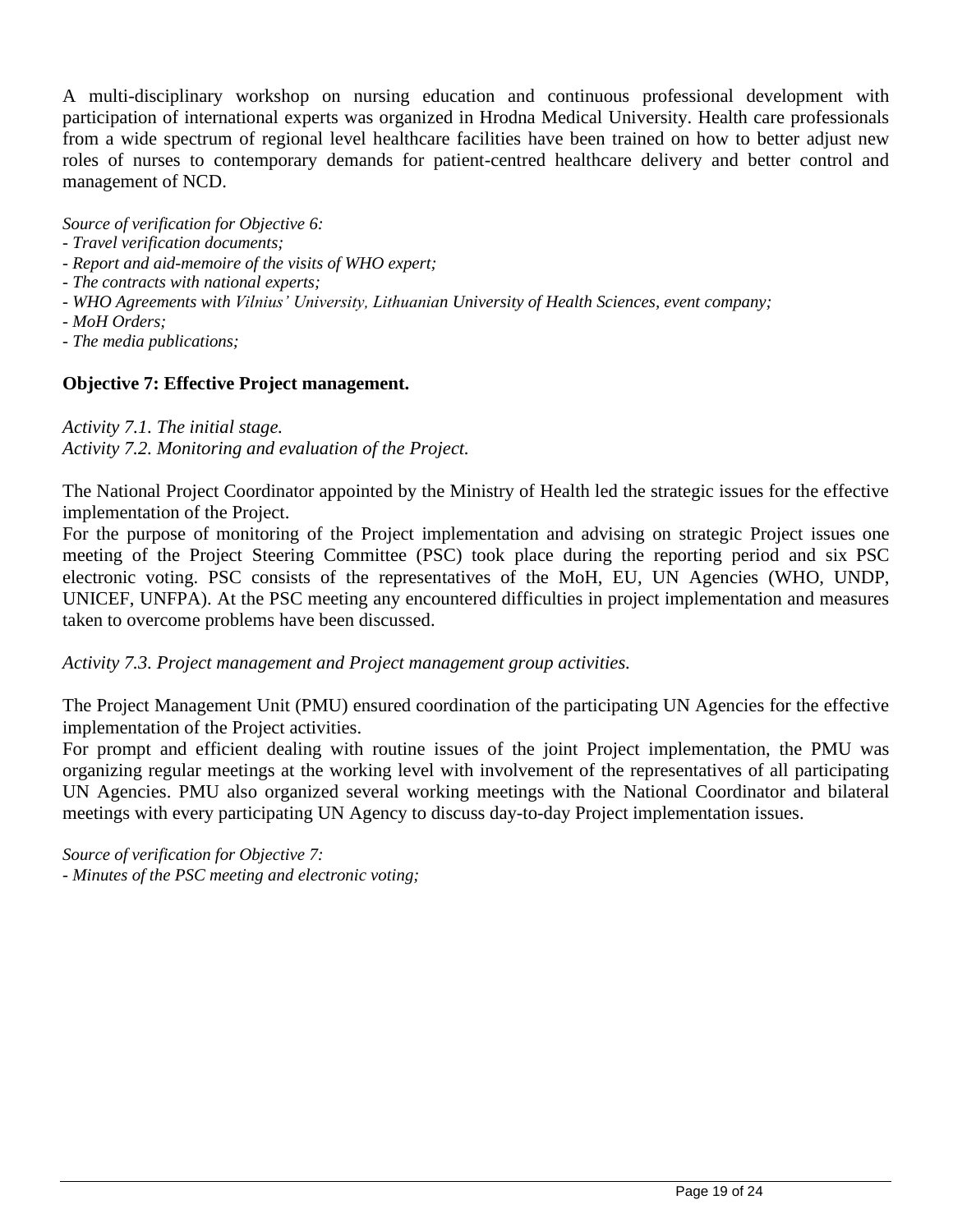#### **ii) Indicator Based Performance Assessment:**

Using the **Programme Results Framework from the Project Document / AWP** - provide an update on the achievement of indicators at both the output and outcome level in the table below. Where it has not been possible to collect data on indicators, clear explanation should be given explaining why, as well as plans on how and when this data will be collected.

|                                                                                                                                                                                                             | <b>Achieved Indicator Targets</b>                                                                                         | <b>Reasons for Variance with</b> | <b>Source of Verification</b>                                                       |
|-------------------------------------------------------------------------------------------------------------------------------------------------------------------------------------------------------------|---------------------------------------------------------------------------------------------------------------------------|----------------------------------|-------------------------------------------------------------------------------------|
|                                                                                                                                                                                                             |                                                                                                                           | <b>Planned Target (if any)</b>   |                                                                                     |
| Outcome 1 <sup>8</sup> :<br><b>Development of initiatives for</b><br>promotion of healthy lifestyles at<br>the local level.                                                                                 |                                                                                                                           |                                  |                                                                                     |
| <b>Indicator:</b> Support of the local<br>initiatives on healthy lifestyles'<br>promotion.                                                                                                                  | For $2019$ – cumulatively 25<br>local initiatives have been<br>supported by 31 December<br>2019 in all regions of Belarus | Achieved                         | UNDP Agreements with the recipients and<br>payment orders to transfer the tranches. |
| <b>Baseline:</b> 9 initiatives were<br>supported by the end of 2016 (this<br>indicator is cumulative).                                                                                                      |                                                                                                                           |                                  |                                                                                     |
| <b>Planned Target:</b><br>$2017$ – not less than 14 initiatives<br>are supported;<br>$2018$ – not less than 20 initiatives<br>are supported;<br>$2019$ – not less than 20 initiatives<br>are supported.     |                                                                                                                           |                                  |                                                                                     |
| <b>Outcome 2:</b><br><b>Preparation and implementation</b><br>of pilot screening programs for<br>breast cancer at the regional level<br>in order to implement population-<br>based screening of the disease |                                                                                                                           |                                  |                                                                                     |

<sup>8</sup> Note: Outcomes, outputs, indicators and targets should be **as outlined in the Project Document** so that you report on your **actual achievements against planned targets**. Add rows as required for Outcome 2, 3 etc.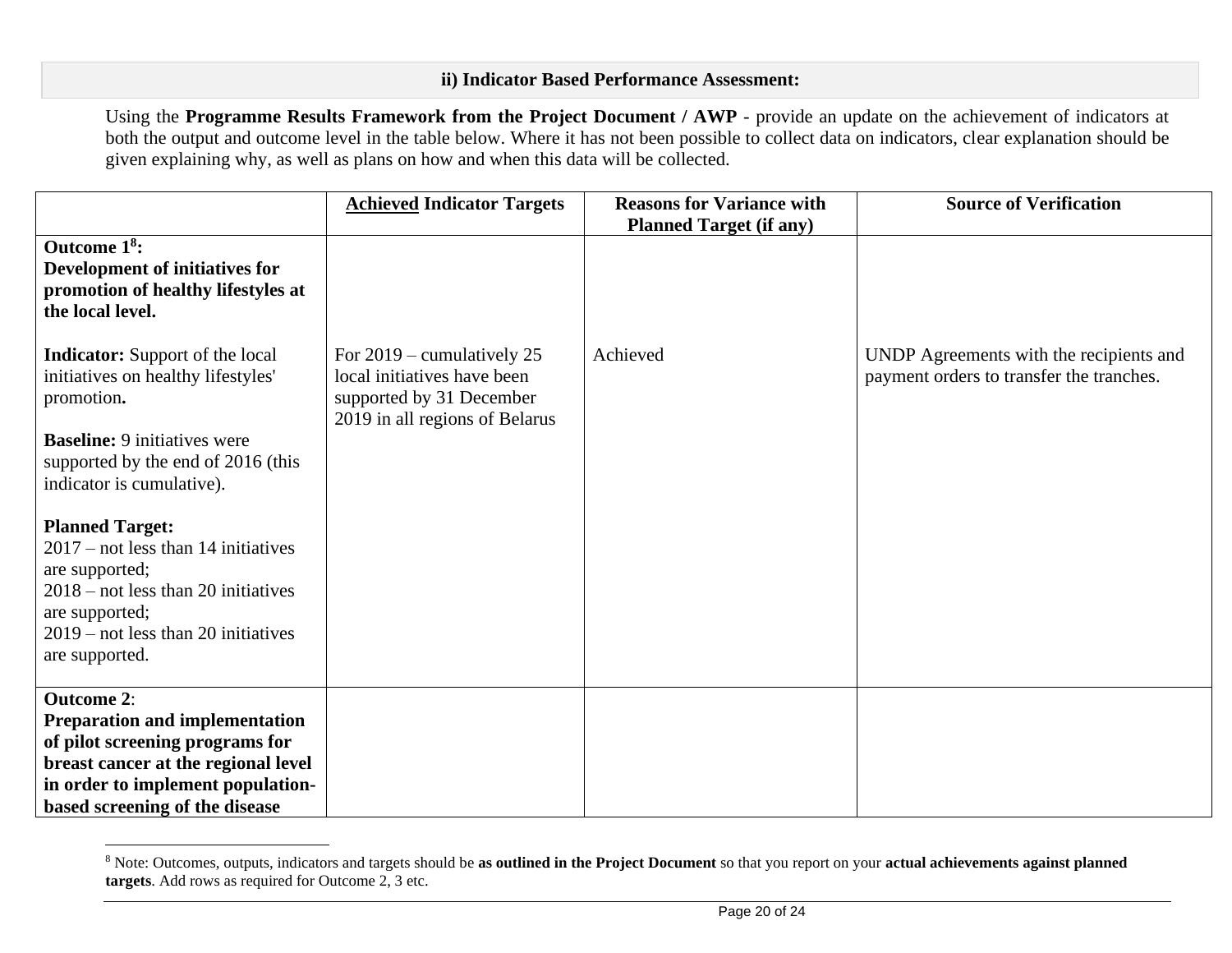| throughout the Republic of<br>Belarus.                                                                                                                                                                                                                                                                                                                                                                                                    |                                                                                                                                                                    |          |                                                                                                                                                                                                                                                                                                                                                                                                                                                             |
|-------------------------------------------------------------------------------------------------------------------------------------------------------------------------------------------------------------------------------------------------------------------------------------------------------------------------------------------------------------------------------------------------------------------------------------------|--------------------------------------------------------------------------------------------------------------------------------------------------------------------|----------|-------------------------------------------------------------------------------------------------------------------------------------------------------------------------------------------------------------------------------------------------------------------------------------------------------------------------------------------------------------------------------------------------------------------------------------------------------------|
| <b>Indicator:</b> Development,<br>implementation and assessment of a<br>pilot breast screening programme<br>that fulfils international quality<br>standards<br><b>Baseline:</b> Absence of an organized,<br>population-based breast cancer<br>screening programme in Belarus<br><b>Planned Target: Procedures for</b><br>nationwide rollout of a breast cancer<br>screening programme are developed<br>on the basis of the pilot results. | The software for breast cancer<br>screening register is developed<br>and its test operation have been<br>conducted<br>the<br>at<br>pilot<br>healthcare facilities. | On-going | The minutes of the test operation of the<br>developed software of the electronic breast<br>cancer screening register<br>Ministry of Health Order as of 28.07.2017<br>No. 830 "On the organization of screening<br>and early cancer detection".<br>Ministry of Health Order as of 28.07.2017<br>$N_2$ 831 the "Regulation on programme"<br>breast cancer<br>team for<br>management<br>screening within the BELMED Project"<br>UNDP Agreement with IT company |
| <b>Outcome 3:</b><br>Improvement of the system of<br>child disease and injuries<br>prevention.                                                                                                                                                                                                                                                                                                                                            |                                                                                                                                                                    |          |                                                                                                                                                                                                                                                                                                                                                                                                                                                             |
| <b>Indicator 3.1:</b> Child mortality from<br>external causes.                                                                                                                                                                                                                                                                                                                                                                            | For $2019 - 6,42$ per 100 000<br>children                                                                                                                          | Achieved | The Ministry of Health annual data reporting                                                                                                                                                                                                                                                                                                                                                                                                                |
| <b>Baseline:</b> $2016 - 8,1$ per 100 000<br>children (0-17 years).                                                                                                                                                                                                                                                                                                                                                                       |                                                                                                                                                                    |          |                                                                                                                                                                                                                                                                                                                                                                                                                                                             |
| <b>Planned Target:</b><br>$2017 - 8.0$ per 100 000 children;<br>$2018 - 8.0$ per 100 000 children;<br>$2019 - 7.9$ per 100 000 children.                                                                                                                                                                                                                                                                                                  |                                                                                                                                                                    |          |                                                                                                                                                                                                                                                                                                                                                                                                                                                             |
| <b>Indicator 3.2:</b> Child disability from<br>external causes<br><b>Baseline:</b> $2016 - 0.34$ per 10 000<br>children (0-17 years)                                                                                                                                                                                                                                                                                                      | For $2019 - 0,29$ per 10 000<br>children (primary child<br>disability)                                                                                             | Achieved | The Ministry of Health annual data reporting                                                                                                                                                                                                                                                                                                                                                                                                                |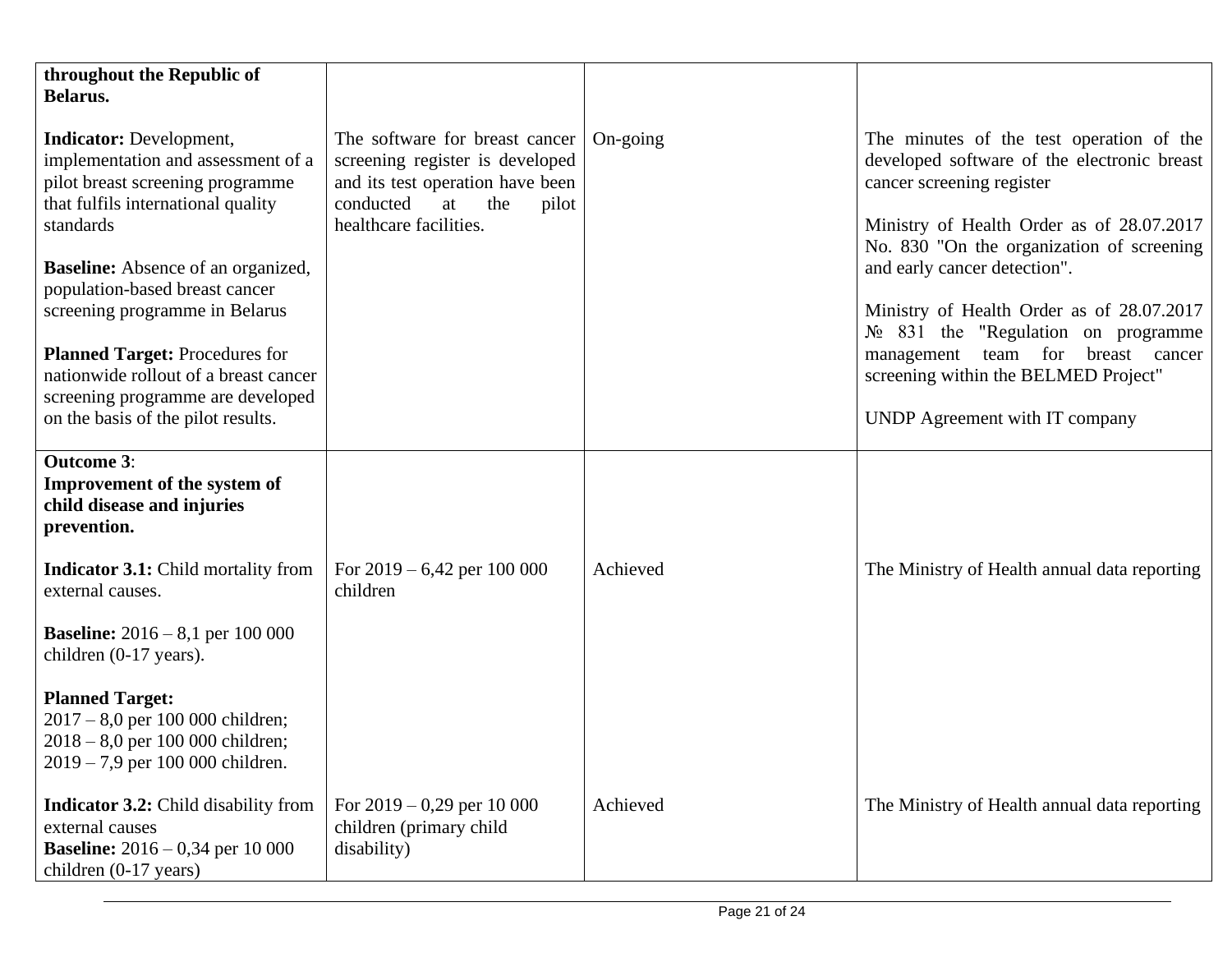| <b>Planned Target:</b><br>$2017 - 0,36$ per 10 000 children;<br>$2018 - 0,34$ per 10 000 children;<br>$2019 - 0,32$ per 10 000 children.                                                                                                                                                                                                         |                                                                                                                                |          |                                                                                                                                                            |
|--------------------------------------------------------------------------------------------------------------------------------------------------------------------------------------------------------------------------------------------------------------------------------------------------------------------------------------------------|--------------------------------------------------------------------------------------------------------------------------------|----------|------------------------------------------------------------------------------------------------------------------------------------------------------------|
| <b>Outcome 4:</b><br>Strengthening of the system of<br>mother and child medical care.                                                                                                                                                                                                                                                            |                                                                                                                                |          |                                                                                                                                                            |
| <b>Indicator 4.1:</b> Registered newly<br>diagnosed cases of child morbidity<br>per 1000 children<br><b>Baseline:</b> $2016 - 1807$ per 1000<br>children<br><b>Planned Target:</b><br>2017 - 1805 per 1000 children;<br>2018 - 1803 per 1000 children;<br>2019 - 1800 per 1000 children.                                                         | For $2019 - 1751,7$ per 1000<br>children                                                                                       | Achieved | The Ministry of Health annual data reporting                                                                                                               |
| <b>Indicator 4.2:</b> Information and<br>methodical monitoring center on the<br>mother and child health issues<br><b>Baseline:</b> $2016 -$ Absence of the<br>information and methodical<br>monitoring center                                                                                                                                    | Information<br>methodical<br>and<br>monitoring center is financed<br>only from the budget of the<br>«Mother and Child» Centre. | Achieved | The Ministry of Health Order<br>- of<br>as<br>05.02.2019 №133 "On the re-organization of<br>the Resource Information-Methodological<br>Monitoring Center". |
| <b>Planned Target:</b><br>2017 – Information and methodical<br>monitoring center on the mother and<br>child health issues has been<br>established on the basis of the<br>«Mother and Child» Centre.<br>2018 – Information and methodical<br>monitoring center is financed from<br>the budget of BELMED Project and<br>«Mother and Child» Centre. |                                                                                                                                |          |                                                                                                                                                            |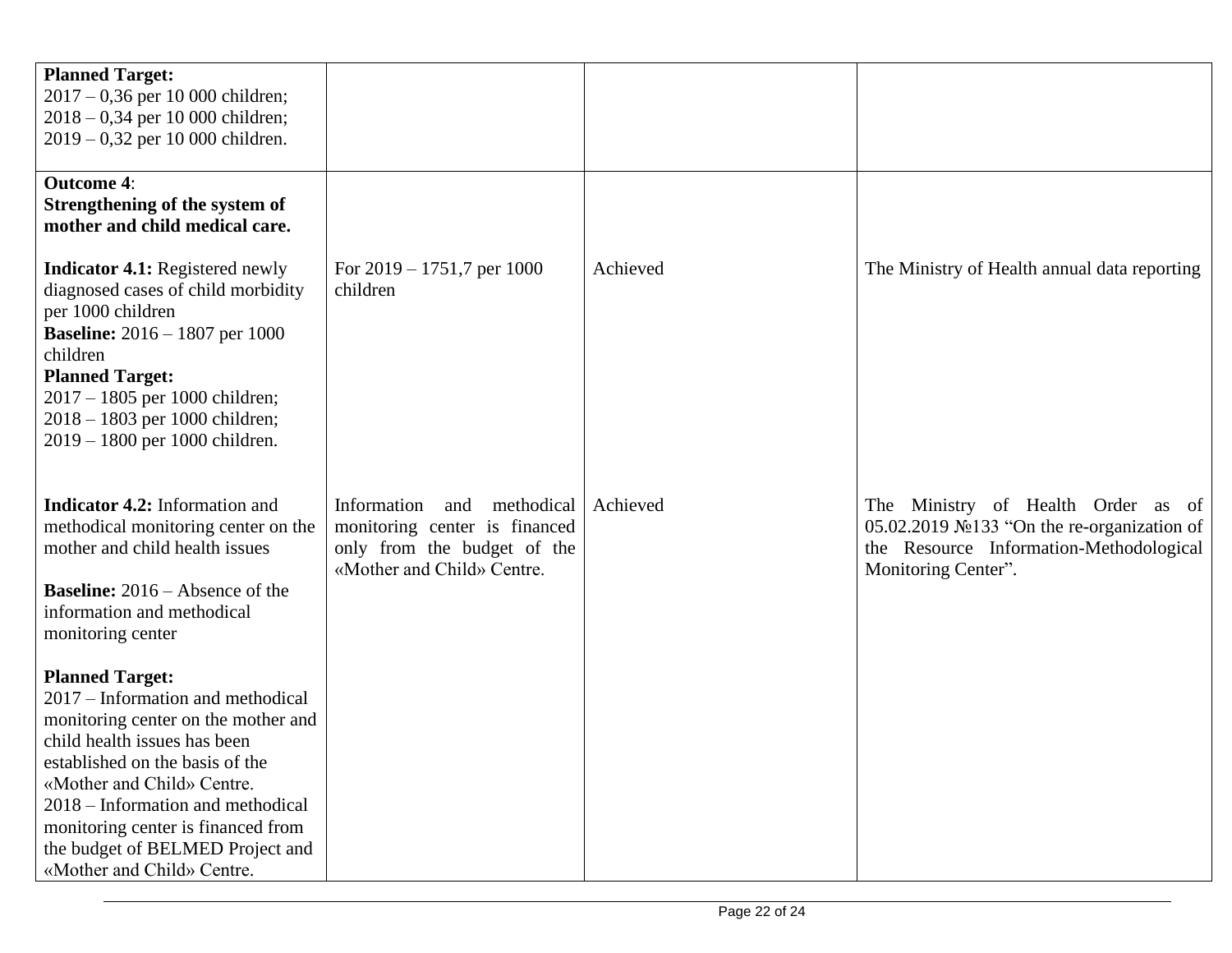| 2019 – Information and methodical<br>monitoring center is financed from<br>the budget of the «Mother and<br>Child» Centre.                                                                                                                                                              |                                                                                                                                                                                                                          |                                          |                                                                                                |
|-----------------------------------------------------------------------------------------------------------------------------------------------------------------------------------------------------------------------------------------------------------------------------------------|--------------------------------------------------------------------------------------------------------------------------------------------------------------------------------------------------------------------------|------------------------------------------|------------------------------------------------------------------------------------------------|
| <b>Indicator 4.3:</b> % of districts where<br>early medical rehabilitation services<br>provided to children U3 with special<br>needs.<br><b>Baseline:</b> 2016 - 31%.<br><b>Planned Target:</b><br>$2017 - 40\%$ ;<br>$2018 - 45\%;$<br>$2019 - 50\%$ .                                 | For $2019 - 92\%$ .<br>$(in 109$ districts out of 118)                                                                                                                                                                   | Achieved                                 | The<br>Ministry<br>Health<br>of<br>primary<br>documentation                                    |
| <b>Indicator 4.4:</b> National Strategy on<br>the improvement of child and<br>adolescent health<br><b>Baseline:</b> Absence of the National<br>Strategy<br><b>Planned Target: National Strategy</b><br>is adopted                                                                       | The National Strategy on the<br>improvement of child and<br>adolescent health is developed,<br>provided to the MoH and<br>presented at the republican<br>round table on 23.11.2018                                       | Achieved in previous reporting<br>period | The document of the National Strategy on<br>the improvement of child and adolescent<br>health. |
| <b>Indicator 4.5:</b> Primary disability in<br>children aged 0-1 year.<br><b>Baseline:</b> $2016 - 63,72$ per 10000<br>children aged 0-1 year.<br><b>Planned Target:</b><br>$2017 - 63,5$ per 10000 children;<br>$2018 - 63,3$ per 10000 children;<br>$2019 - 63,0$ per 10000 children. | Verified data for 2018 - 59,56<br>per 10000 children.<br>Preliminary for $2019 - 58,56$<br>per 10000 children. The final<br>data for 2018 will be available<br>in May 2020 after receiving the<br>final population data. | Achieved for 2018 and for 2019           | The Ministry of Health annual data reporting                                                   |